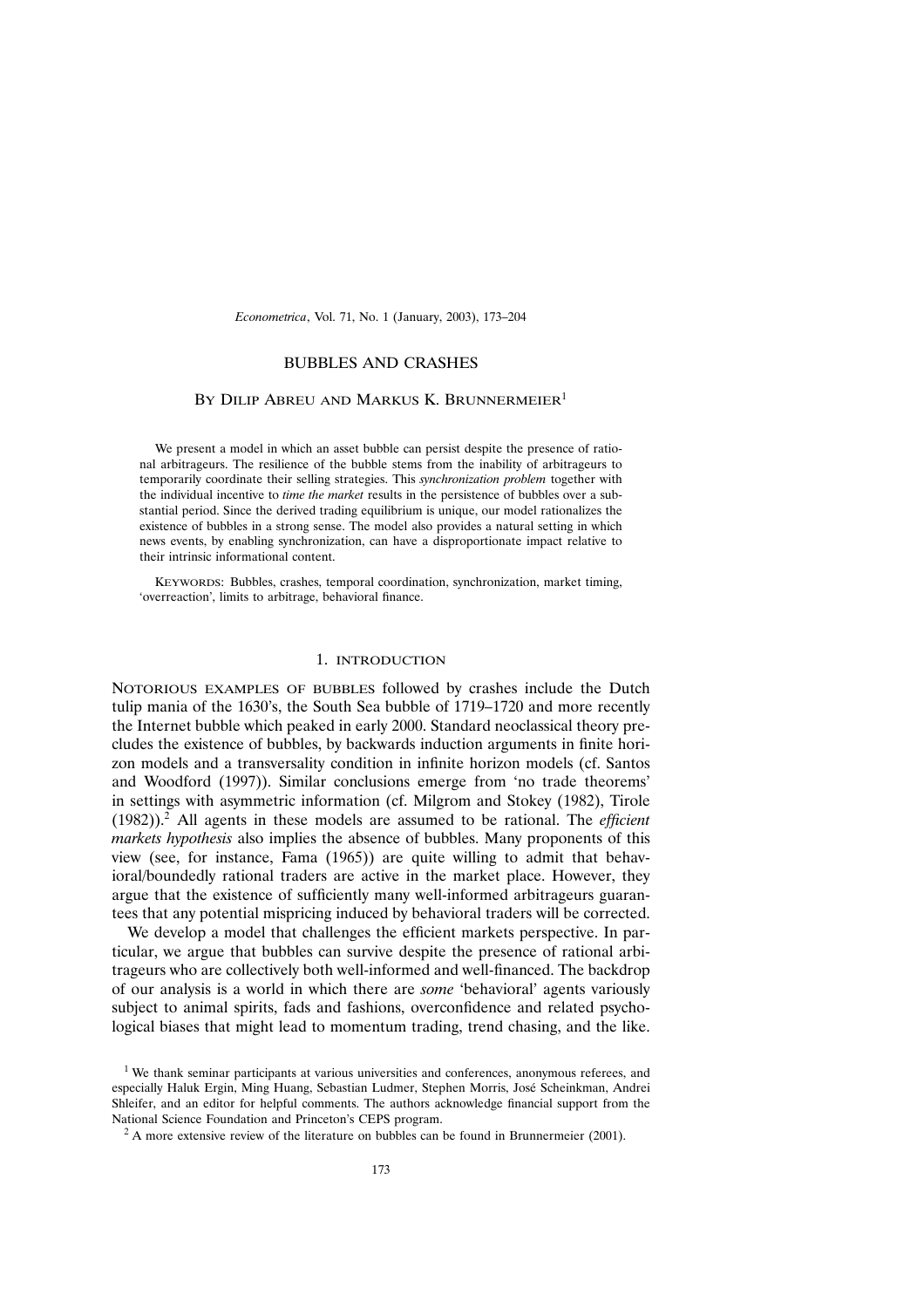There is by now a large literature that documents and models such behavior.<sup>3</sup> We do not investigate why behavioral biases needing rational corrections arise in the first place; for this we rely on the body of work very partially documented in footnote 3. We study the impact of rational arbitrage in this setting.

We suppose that rational arbitrageurs understand that the market will eventually collapse but meanwhile would like to ride the bubble as it continues to grow and generate high returns. Ideally, they would like to exit the market just prior to the crash, to "beat the gun" in Keynes' colorful phrase. However, market timing is a difficult task. Our arbitrageurs realize that they will, for a variety of reasons, come up with different solutions to this optimal timing problem. This dispersion of exit strategies and the consequent lack of synchronization are precisely what permit the bubble to grow, despite the fact that the bubble bursts as soon as a sufficient mass of traders sells out. This scenario is the starting point of our work.

We present a model that formalizes the synchronization problem described above. Our approach emphasizes two elements: dispersion of opinion among rational arbitrageurs and the need for coordination.

We assume that the price surpasses the fundamental value at a random point in time  $t_0$ . Thereafter, rational arbitrageurs become sequentially aware that the price has departed from fundamentals. Arbitrageurs do not know whether they have learnt this information early or late relative to other rational arbitrageurs. In addition to its literal interpretation, the assumption of sequential awareness can be viewed as a metaphor for a variety of factors such as asymmetric information, differences in viewpoints, etc. that, in our model, find expression in the feature we seek to explore and emphasize, that is, temporal miscoordination. Arbitrageurs have common priors about the underlying structure of the model.

The coordination element in our model is that selling pressure only bursts the bubble when a sufficient mass of arbitrageurs have sold out. Arbitrageurs face financial constraints that limit their stock holding as well as their maximum shortposition. This limits the price impact of each arbitrageur. Large price movements can only occur if the accumulated selling pressure exceeds some threshold  $\kappa$ . In other words, a permanent shift in price levels requires a coordinated attack. In this respect, our model shares some features with the static second generation models of currency attacks in the international finance literature (Obstfeld (1996)).

Thus, our model has both elements of cooperation and of competition. On the one hand, at least a fraction  $\kappa$  of arbitrageurs need to sell out in order for the bubble to burst; this is the coordination/cooperative aspect. On the other hand, arbitrageurs are competitive since at most a fraction  $\kappa < 1$  of them can leave the market prior to the crash.

In the equilibrium of our model, arbitrageurs stay in the market until the subjective probability that the bubble will burst in the next trading round is sufficiently high. Arbitrageurs who get out of the market just prior to the crash

<sup>&</sup>lt;sup>3</sup> See, for instance, Daniel, Hirshleifer, and Subrahmanyam (1998), Hirshleifer (2001), Odean (1998), Thaler (1991), Shiller (2000), and Shleifer (2000).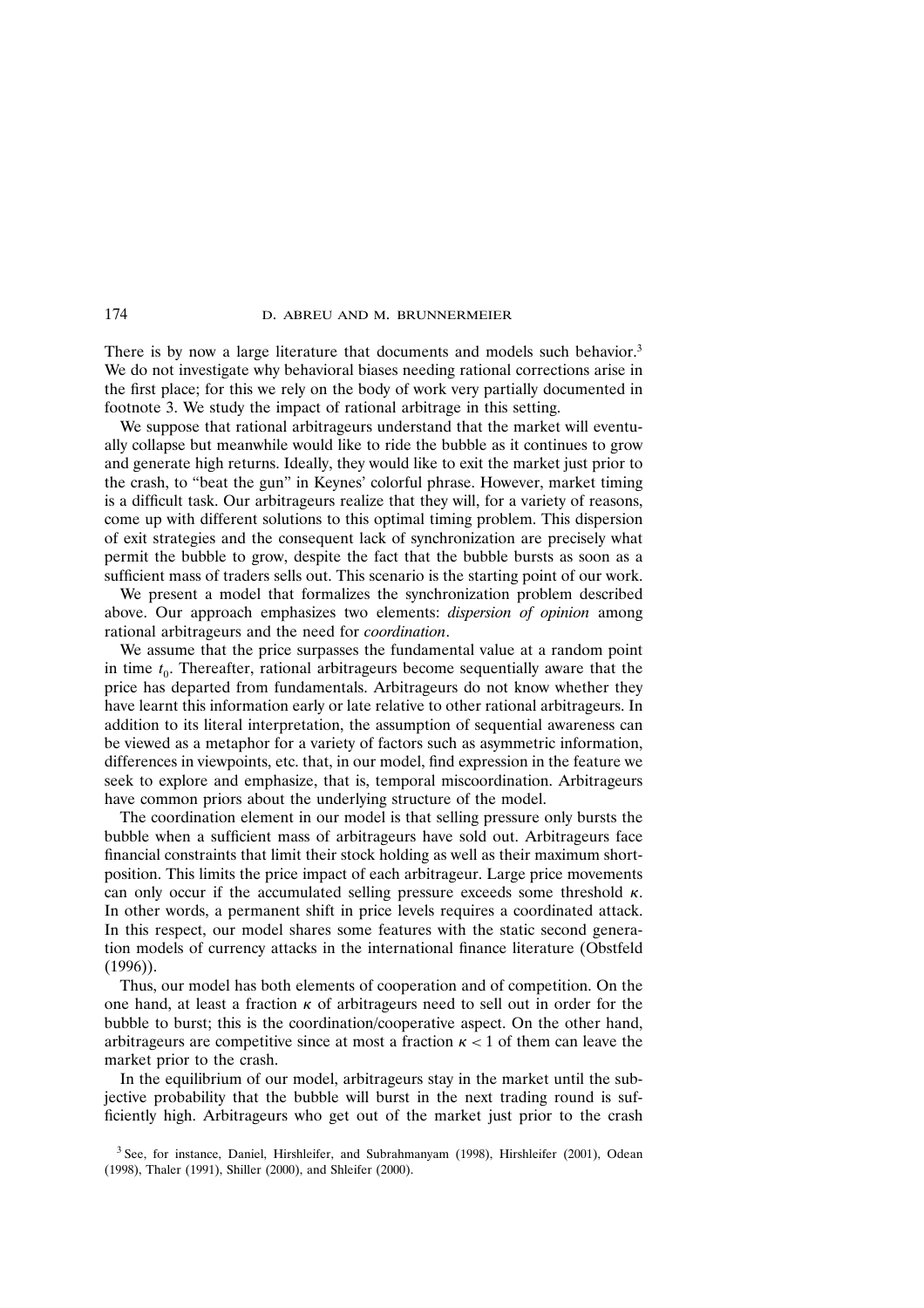make the highest profit. Arbitrageurs who leave the market very early make some profit, but forgo much of the higher rate of appreciation of the bubble. Arbitrageurs who stay in the market too long lose all capital gains that result from the bubble's appreciation.

Our results regarding market timing seem to fit well with popular accounts of the behavior of hedge fund managers during the recent internet bubble.<sup>4,5</sup> For example, when Stanley Druckenmiller, who managed George Soros' \$8.2 billion Quantum Fund, was asked why he didn't get out of internet stocks earlier even though he knew that technology stocks were overvalued, he replied that he thought the party wasn't going to end so quickly. In his words "We thought it was the eighth inning, and it was the ninth." Faced with mounting losses, Druckenmiller resigned as Quantum's fund manager in April 2000.<sup>6</sup>

Rational arbitrageurs ride the bubble even though they know that the bubble will burst for exogenous reasons by some time  $t_0 + \bar{\tau}$  if it has not succumbed to endogenous selling pressure prior to that time. Here  $t_0$  is the unknown time at which the price path surpasses the fundamental value and arbitrageurs start getting aware of the mispricing. In equilibrium each arbitrageur sells out after waiting for some interval after she becomes aware of the mispricing. If arbitrageurs' opinions are sufficiently dispersed, there exists an equilibrium in which the bubble never bursts prior to  $t_0 + \bar{\tau}$ . Even long after the bubble begins and after all agents are aware of the bubble, it is nevertheless the case that endogenous selling pressure is never high enough to burst the bubble. For more moderate levels of dispersion of opinion (or equivalently for smaller  $\kappa$ ) endogenous selling pressure advances the date at which the bubble eventually collapses. Nevertheless, the bubble grows for a substantial period of time. Moreover, these equilibria are unique (modulo a natural refinement). Thus, there is a striking failure of the backwards induction argument that would yield immediate collapse in a standard model. The synchronization 'problem' arbitrageurs face is from their point of view a blessing rather than a curse. After becoming aware of the bubble, they always have the option to sell out, but rather optimally choose to ride the bubble over some interval.

Our model provides a natural setting in which news events can have a disproportionate impact relative to their intrinsic informational content. This is because

<sup>4</sup> Brunnermeier and Nagel (2002) provide a detailed documentation of hedge funds' stock holdings.

<sup>5</sup> Kindleberger (1978) notes that even Isaac Newton tried to ride the South Sea Bubble in 1720. He got out of the market at £7,000 after making a £3,500 profit, but he decided to re-enter it thereby losing £20,000 at the end. Frustrated with his experience, he concluded: "I can calculate the motions of the heavenly bodies, but not the madness of people."

<sup>6</sup> However, fund managers can also not afford to simply stay away from a rapidly growing bubble. Julian Roberts, manager of the legendary Tiger Hedge Fund, refused to invest in technology stocks since he thought they were overvalued. The Tiger Fund was dissolved in 1999 because its returns could not keep up with the returns generated by dotcom stocks. A Wall Street analyst who has dealt with both hedge fund managers vividly summarized the situation: "Julian said, 'This is irrational and I won't play,' and they carried him out feet first. Druckenmiller said, 'This is irrational and I will play,' and they carried him out feet first." New York Times, April 29, 2000, "Another Technology Victim; Top Soros Fund Manager Says He 'Overplayed' Hand."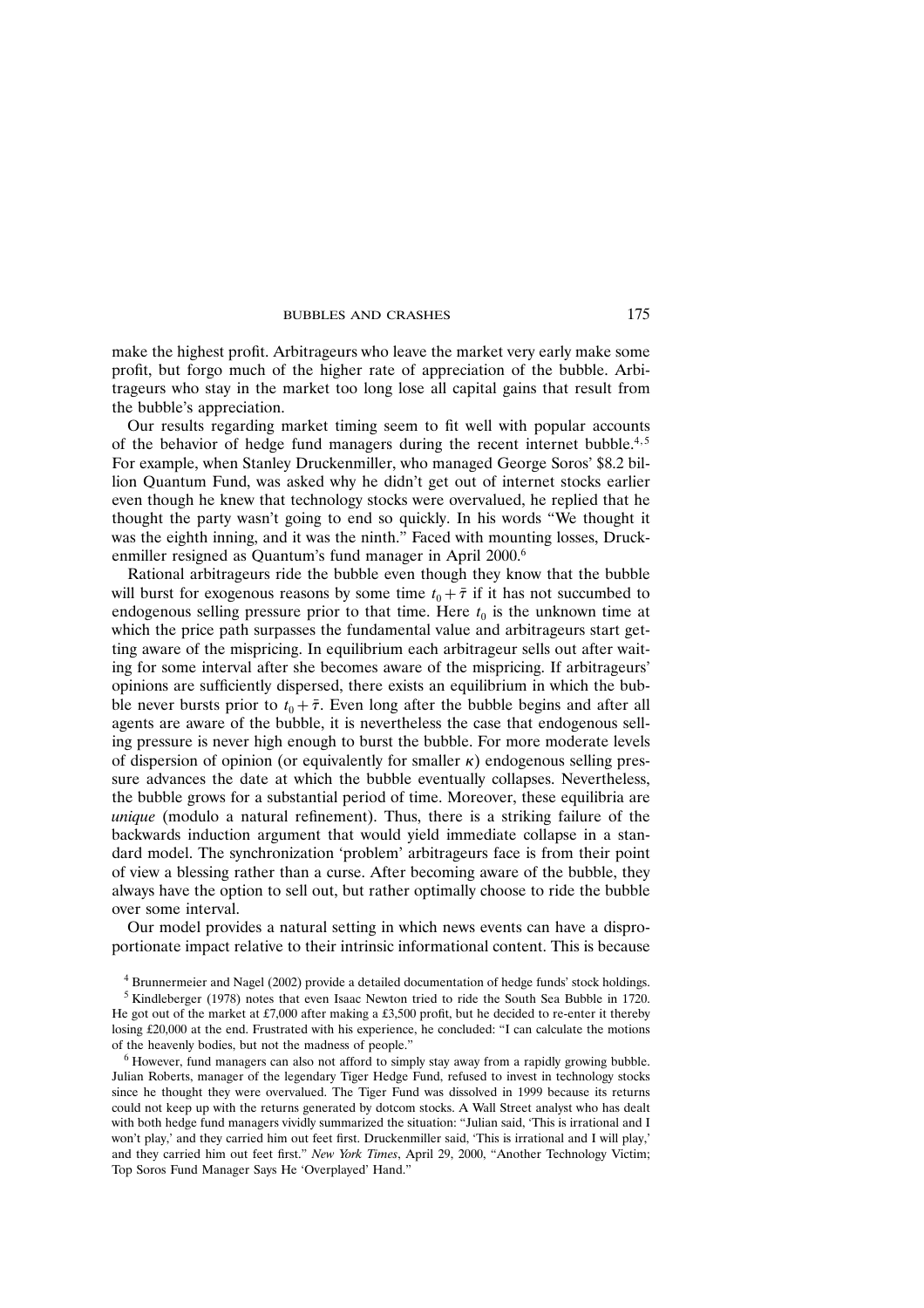news events make it possible for agents to synchronize their exit strategies. Of course, large price drops are themselves significant synchronizing events, and we investigate how an initial price drop may lead to a full-fledged collapse. Thus the model yields a rudimentary theory of 'overreaction' and 'price cascades' and suggests a rationale for psychological benchmarks such as 'resistance lines.' In addition, our model provides a framework for understanding fads in information such as the (over-)emphasis on trade figures in the eighties and on interest rates in the nineties.

Overall, the idea that the bursting of a bubble requires synchronized action by rational arbitrageurs, who might lack both the incentive and the ability to act in a coordinated way, has important implications. It provides a theoretical argument for the existence and persistence of bubbles. It undermines the central presumption of the efficient markets perspective that not all agents need to be rational for prices to be efficient, and hence provides further support for behavioral finance models that do not explicitly model rational arbitrageurs. More generally, our model suggests a new mechanism that limits the effectiveness of arbitrage. The latter might be relevant in other contexts; see Abreu and Brunnermeier (2002) for an application of the framework developed in this paper.

The remainder of the paper is organized as follows. Section 2 illustrates how the analysis relates to the literature. In Section 3 we introduce the primitives of the model and define the equilibrium. Section 4 shows that all arbitrageurs employ trigger strategies in any trading equilibrium. Section 5 demonstrates that if the dispersion of opinion among arbitrageurs is sufficiently large, they never burst the finite horizon bubble and it only crashes for exogenous reasons at its maximum size. For smaller dispersion of opinion the bubble also persists but arbitrageurs burst it before the end of the horizon. Section 6 investigates the role of synchronizing events including the special case of price events. Section 7 concludes.

### 2. RELATED LITERATURE

The "no-trade theorems" provide sufficient conditions for the absence of speculative bubbles. Allen, Morris, and Postlewaite (1993) develop "contra-positives" of the no-trade theorems highlighting necessary conditions for the existence of bubbles. They call a mispricing a bubble if it is mutual knowledge that the price is too high. Of course, mutual knowledge (that is, all traders know) does not imply common knowledge (that is, all traders know, that all traders know, and so on ad infinitum). They provide illustrative examples that satisfy their conditions and support bubbles. In Allen and Gorton (1993) fund managers "churn bubbles" at the expense of their less informed client investors (who do not know the skill of the fund manager). They take on an overvalued asset even though they know that they might be 'last in line' and hence unable to unload the asset. The order of trades is random and exogenous in their model. In equilibrium, our sequential awareness assumption also leads to sequential trading and uncertainty about the timing of one's trades relative to other arbitrageurs' trades.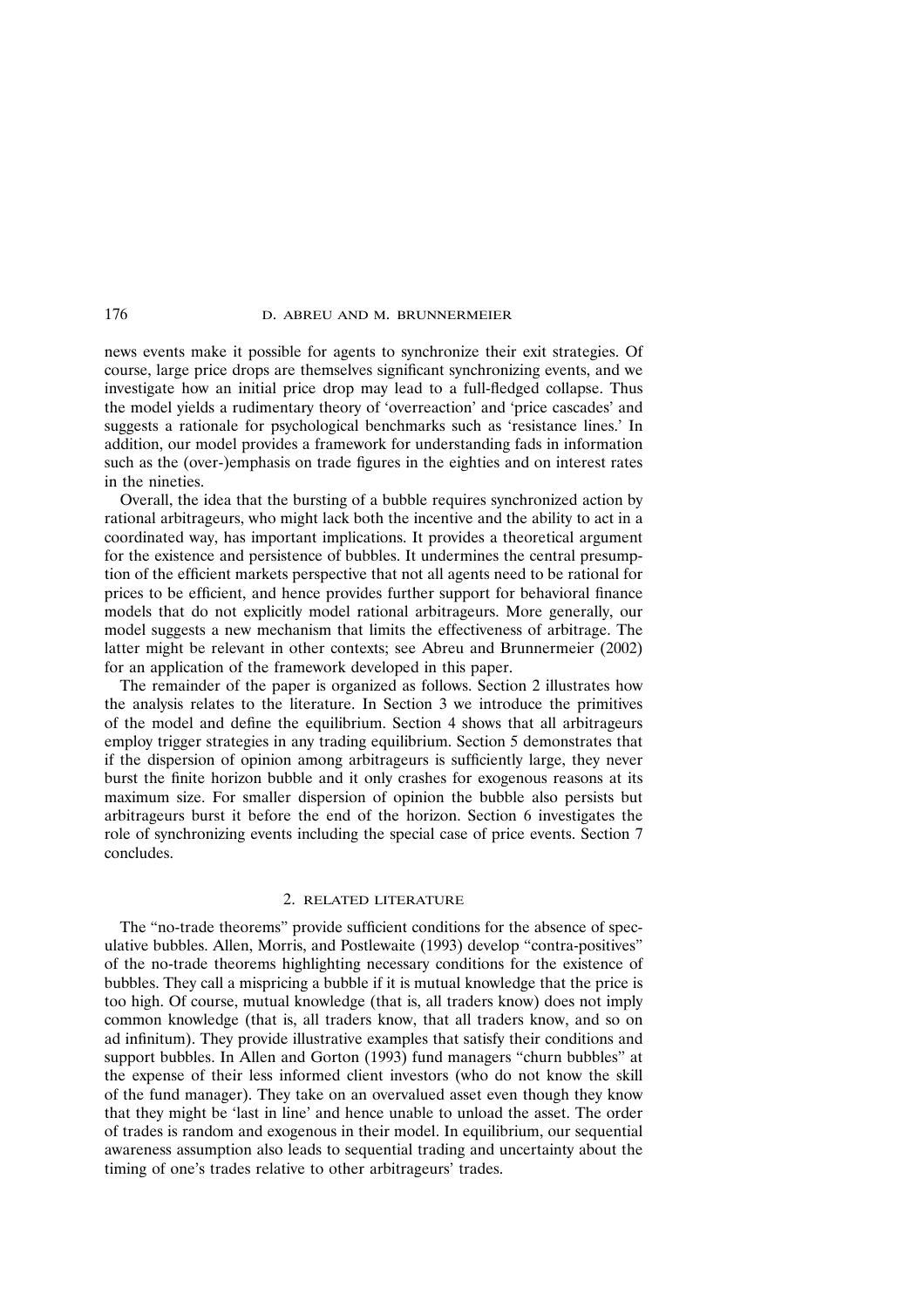The papers described above assume that all agents are fully rational. In contrast, our work falls within the class of models in which rational arbitrageurs interact with boundedly rational behavioral traders. In DeLong, Shleifer, Summers, and Waldmann (1990b) rational arbitrageurs push up the price after some initial good news in order to induce behavioral feedback traders to aggressively buy stocks in the next period. This delayed reaction by feedback traders allows the arbitrageurs to unload their position at a profit. In DeLong, Shleifer, Summers, and Waldmann (1990a) arbitrageurs' risk aversion and short horizons limit their ability to correct the mispricing. In contrast, in our model arbitrageurs initially do not even attempt to lean against the mispricing even though they are riskneutral and infinitely lived. In Shleifer and Vishny (1997), professional fund managers forgo profitable long-run arbitrage opportunities because the price might depart even further from the fundamental value in the intermediate term. In that case, the fund manager would have to report intermediate losses causing client investors to withdraw part of their money which forces her to liquidate at a loss. Knowing this might happen in advance, the fund manager only partially exploits the arbitrage opportunity.

In these papers rational arbitrageurs do not have the collective ability to correct mispricing either because of their risk aversion or because of exogenously assumed capital constraints. In contrast in our paper, the aggregate resources of all arbitrageurs are sufficient to bring the price back to its fundamental value. Thus, the weakness of arbitrage in our model is particularly striking because arbitrageurs can jointly correct the mispricing, but it nevertheless persists.

Our assumption that a critical mass of speculators is needed to burst a bubble has its roots in the currency attack literature. Obstfeld (1996) highlights the necessity of coordination among speculators to break a currency peg and points out the resulting multiplicity of equilibria in a setting with symmetric information. Morris and Shin (1998) introduce asymmetric information and derive a unique equilibrium by applying the global games approach of Carlsson and van Damme (1993). Both currency attack models are static in the sense that speculators only decide whether to attack now or never. In contrast, our model is dynamic. The dispersion of opinion among arbitrageurs, which we model as sequential awareness, can be related to the idea of "asynchronous clocks." The latter were first introduced in the computer science literature (see Halpern and Moses (1990)). Morris (1995) applies the concept to a dynamic coordination problem in labor economics. There are several differences between our papers. His model satisfies strategic complementarity and the global games approach applies. Our model has elements of both coordination and competition. The latter leads to a preemption motive that plays a central role in our analysis. It is important for Morris' result that players can only condition on their individual clocks and not on calendar time or on their payoffs, whereas in our model they can. In particular, traders learn from the existence of the bubble in our setting. In the richer strategy set of our model strategic complementarity is not satisfied and the global games approach does not apply. See footnote 15 for a discussion of this point. In the typical global game application the symmetric information game has multiple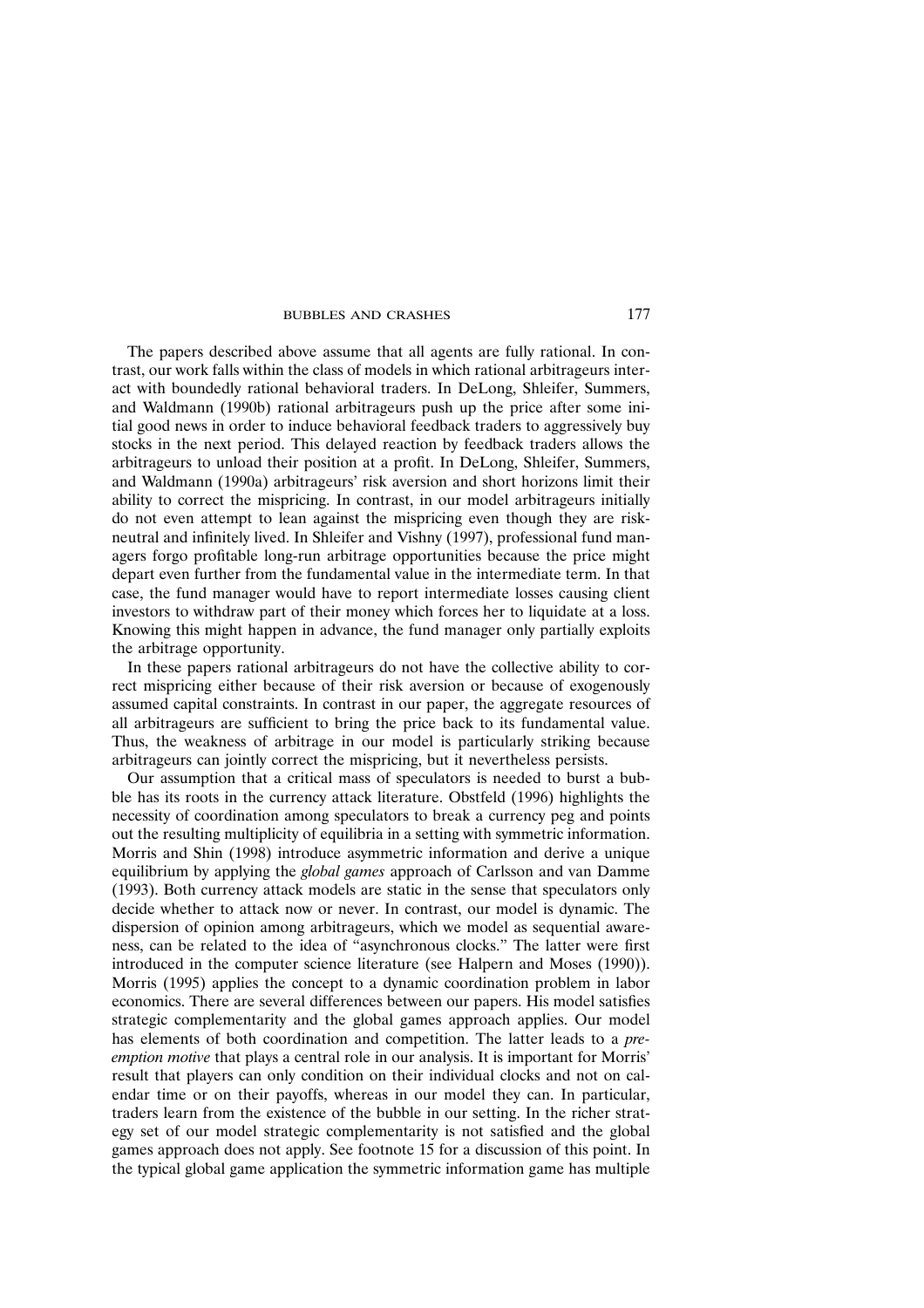equilibria, and any degree of asymmetric information leads to a unique equilibrium. Thus, there is a discontinuity at the point where asymmetry vanishes. In contrast, in our dynamic model the preemption motive leads to a unique equilibrium even under symmetric information. Furthermore, as the extent of asymmetric information goes to zero, the equilibrium outcome converges to the symmetric information (no bubble) outcome.

# 3. THE MODEL

Historically, bubbles have often emerged in periods of productivity enhancing structural change. Examples include the railway boom, the electricity boom, and the recent internet and telecommunication boom. In the latter case, and in many of the historical examples, sophisticated market participants gradually understood that the immediate economic impact of these structural changes was limited and that their full implementation would take a long time. They also realized that only a few of the companies engaged in the new technology would survive in the long run. On the other hand, less sophisticated traders over-optimistically believed that a 'paradigm shift' or a 'new economy' would lead to permanently higher growth rates.

We assume the price process depicted in Figure 1. This price process reflects the scenario outlined above, and may be interpreted as follows. Prior to  $t = 0$ 



maximum life-span of the bubble  $\bar{\tau}$ 

FIGURE 1.—Illustration of price paths.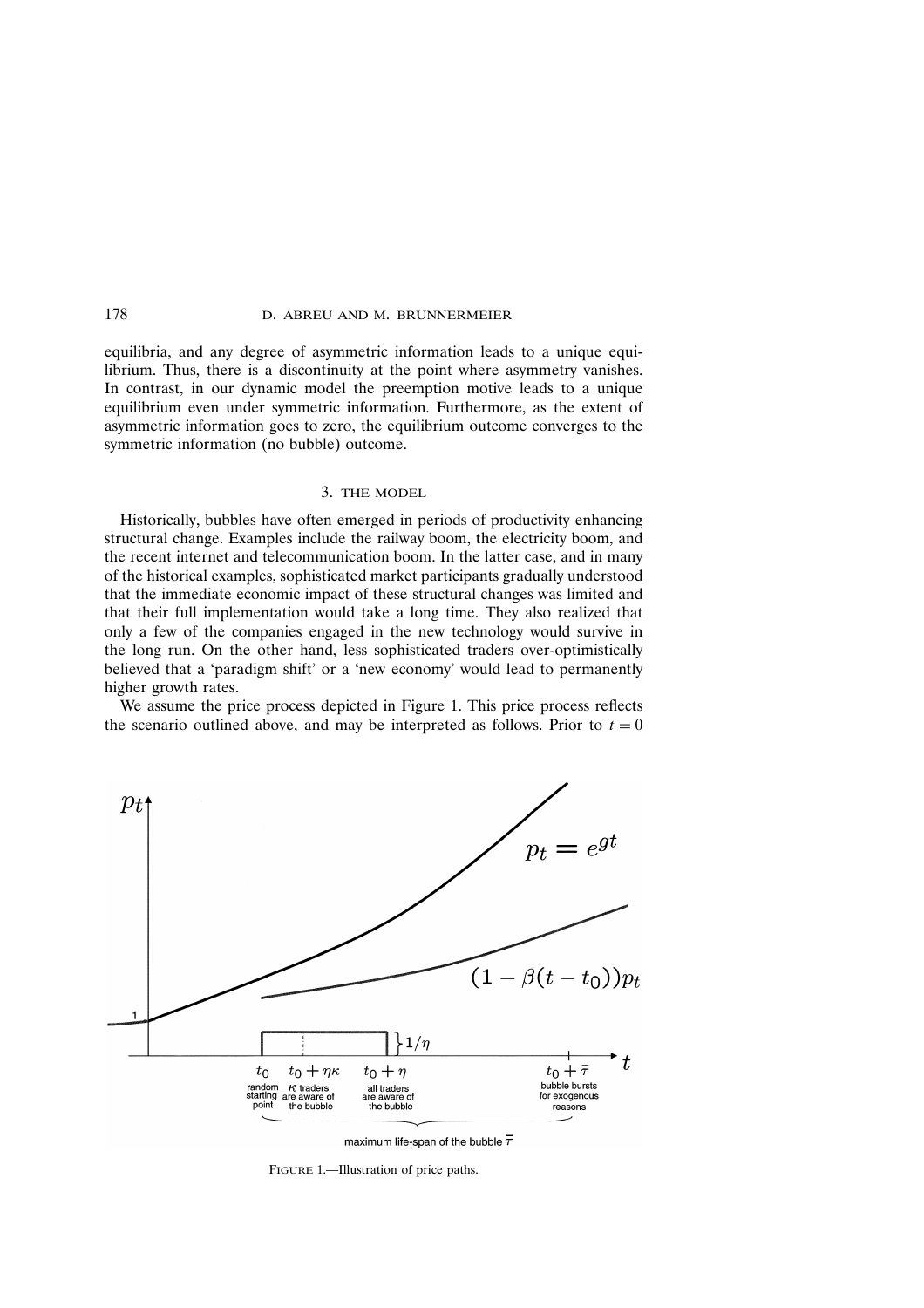the stock price index coincides with its fundamental value, which grows at the risk-free interest rate r, and rational arbitrageurs are fully invested in the stock market. Without loss of generality, we normalize the starting point to  $t = 0$  and the stock market price at  $t = 0$  to  $p_0 = 1$ . From  $t = 0$  onwards the stock price  $p_t$  grows at a rate of  $g > r$ , that is  $p_t = e^{gt}$ . This higher growth rate may be viewed as emerging from a series of unusual positive shocks that gradually make investors more and more optimistic about future prospects. Until some random time  $t_0$ , the higher price increase is justified by the fundamental development.<sup>8</sup> We assume that  $t_0$  is exponentially distributed on  $[0, \infty)$  with the cumulative distribution function  $\Phi(t_0) = 1 - e^{-\lambda t_0}$ . Nevertheless, the price continues to increase at the faster rate g even after  $t_0$ . Hence, from  $t_0$  onwards, only some fraction  $(1 - β(·))$  of the price is justified by fundamentals, while the fraction  $β(·)$  reflects the "bubble component." We assume that  $\beta(\cdot) : [0, \bar{\tau}] \mapsto [0, \beta]$  is a strictly increasing and continuous function of  $t - t_0$ , the time elapsed since the price departed from fundamentals. For the special case where the fundamental value  $e^{gt_0+r(t-t_0)}$ coincides with the price path at  $t_0$  and always grows at a rate r thereafter,  $\beta(t-t_0) = 1 - e^{-(g-r)(t-t_0)}.$ 

The price  $p_t = e^{gt}$  is kept above its fundamental value by "irrationally exuberant" behavioral traders. They believe in a "new economy paradigm" and think that the price will grow at a rate of  $g$  in perpetuity.<sup>9</sup> As soon as the cumulative selling pressure by rational arbitrageurs exceeds  $\kappa$ , the absorption capacity of behavioral traders, the price drops by a fraction  $\beta(\cdot)$  to its post-crash price. From this point onwards, the price grows at a rate of  $r<sup>10</sup>$  Even if the selling pressure never exceeds  $\kappa$  we assume that the bubble bursts for exogenous reasons as soon as it reaches its maximum size  $\beta$ . This translates to a final date, since  $\beta(\cdot)$ is strictly increasing. Let us denote this date by  $t_0 + \bar{\tau}$ . Note that this assumption of a final date is arguably the least conducive to the persistence of bubbles. In a classical model it would lead to an immediate collapse for the usual backwards programming reasons.

Another important element of our analysis is that rational arbitrageurs become sequentially informed that the fundamental value has not kept up with the growth of the stock price index. More specifically, a new cohort of rational arbitrageurs of mass  $1/\eta$  becomes 'aware' of the mispricing in each instant t from  $t_0$  until  $t_0 + \eta$ . That is,  $[t_0, t_0 + \eta]$  forms the 'awareness window.' Since  $t_0$  is random, an

<sup>7</sup> The analysis can be directly extended to a setting that incorporates a stochastic price process with a finite number of possible price paths and where the price grows in expectations at a rate of g.

<sup>8</sup> Kindleberger (1978) refers to the phase of fundamentally good news as 'displacement.'

<sup>9</sup> The price process we assume is a modeling simplification that facilitates a clean and simple analysis. One, admittedly simplistic, setting that rationalizes this process is a world with behavioral traders who are risk-neutral, but wealth constrained, and who require a rate of return of g in order to invest in the stock market. If they are overconfident (in the sense that they are mistakenly convinced that they will receive early warning of a change in fundamentals), they will purchase any quantity of shares up to their aggregate absorption capacity  $\kappa$  whenever the price falls below  $e^{gt}$ . See also the remark at the end of this section.

 $10$  We refer to fundamental value as the price that will emerge after the bubble bursts. Notice that for  $\beta(0) = 0$ , there is no drop in fundamentals at  $t_0$ .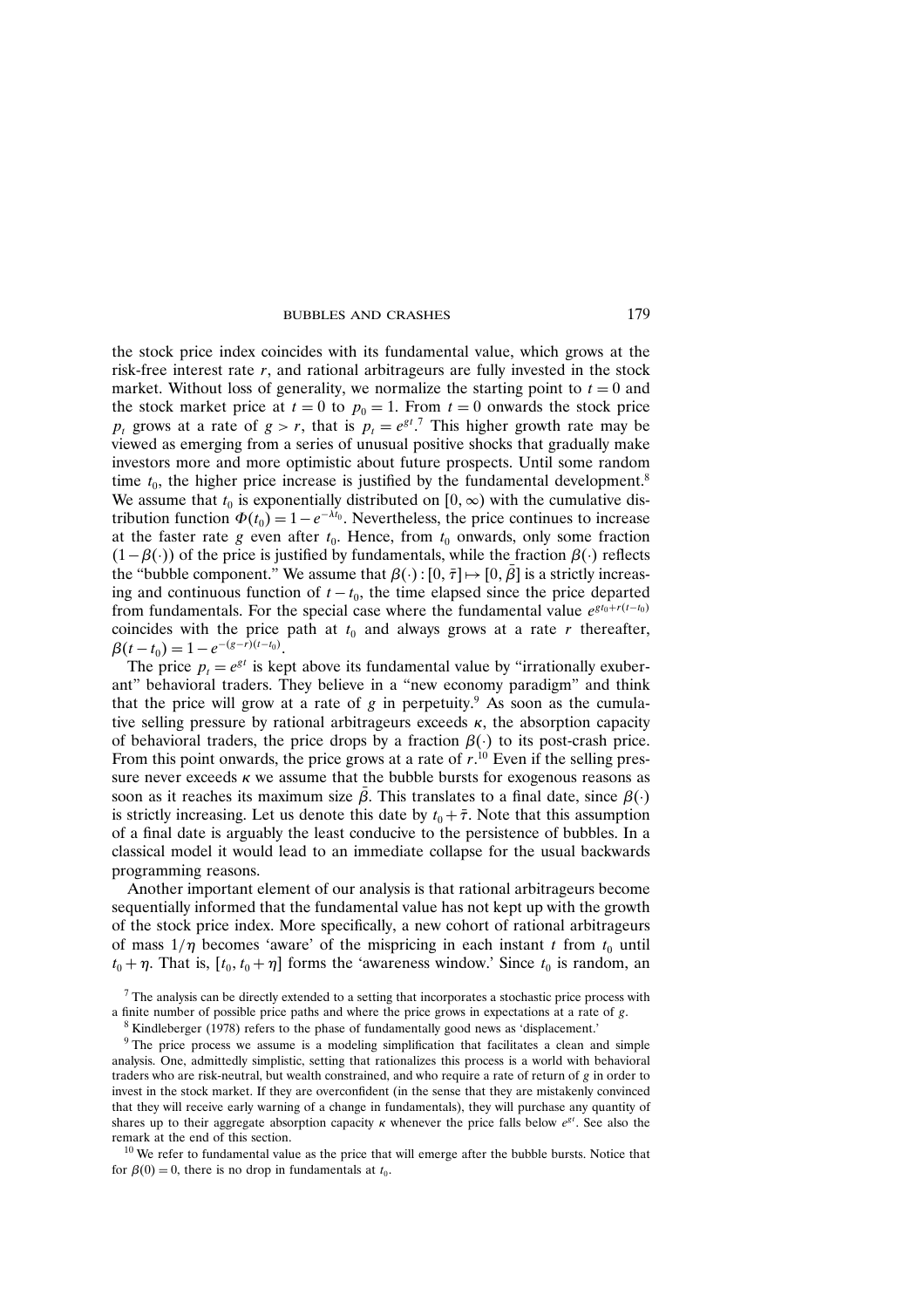

Figure 2.—Sequential awareness.

individual arbitrageur does not know how many other arbitrageurs have received the signal before or after her. An agent who becomes aware of the bubble at  $t_i$  has a posterior distribution for  $t_0$  with support  $[t_i - \eta, t_i]$ . Each agent views the market from the relative perspective of her own  $t_i$ . We will refer to the arbitrageur who learns of the mispricing at time  $t_i$  as arbitrageur  $t_i$ . From the perspective of arbitrageur  $t_i$  the truncated distribution of  $t_0$  is

$$
\Phi(t_0|t_i)=\frac{e^{\lambda\eta}-e^{\lambda(t_i-t_0)}}{e^{\lambda\eta}-1}.
$$

Figure 2 depicts the distributions of  $t_0$  for arbitrageurs  $t_i, t_j$ , and  $t_k$ , where  $t_k = t_i + \eta$ , so that arbitrageur  $t_k$  is the last possible type to become aware of the bubble given arbitrageur  $t_i$ 's information. Viewed more abstractly, the set of possible types of arbitrageurs is  $[0, \infty)$ . Nature's choice of  $t_0$  determines the 'active' types  $t_i \in [t_0, t_0 + \eta]$  in the economy. As noted earlier, we view this specification as a modeling device that captures temporal miscoordination arising from differences of opinion and information. We assume that

$$
\frac{\lambda}{1-e^{-\lambda\eta\kappa}}<\frac{g-r}{\beta(\eta\kappa)}.
$$

This guarantees that arbitrageurs do not wish to sell out before they become aware of the mispricing. When, for instance,  $\lambda$  is very high or  $(g - r)$  very small, the model is uninteresting in that arbitrageurs will sell out right away.

The price  $p_t = e^{gt}$  exceeds its post-crash (fundamental) value from  $t_0$  onwards. However, only a few arbitrageurs are aware of the mispricing at this point. From  $t_0 + \eta \kappa$  onwards, the mispricing is known to a large enough mass of arbitrageurs who are collectively able to correct it. We label any persistent mispricing beyond  $t_0 + \eta \kappa$  a bubble.

Given such an environment, we want to identify the best strategy of a rational arbitrageur  $t_i$ . Each arbitrageur can sell all or part of her stock holding or even go short until she reaches a certain limit where her financial constraint is binding. Each trader can also buy back shares. A trader may exit from and return to the market multiple times. However, each arbitrageur is limited in the number of shares she can go short or long. Without loss of generality, we can normalize the action space to be the continuum between  $[0, 1]$ , where 0 indicates the maximum long position and 1 the maximum short position each arbitrageur can take on. This sign convention is convenient given the focus of our analysis on selling pressure.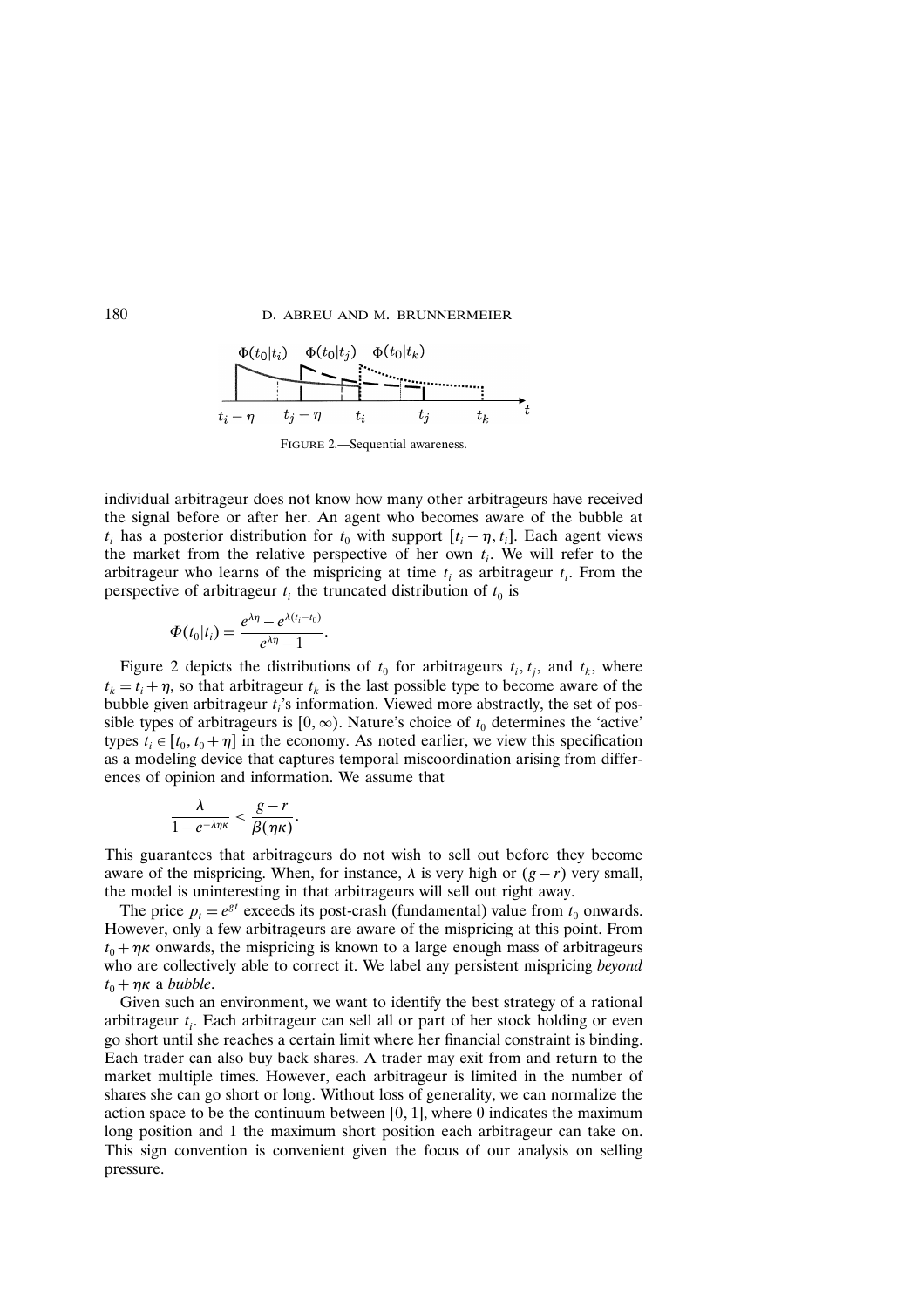Let  $\sigma(t, t_i)$  denote the selling pressure of arbitrageur  $t_i$  at t and the function  $\sigma:[0,\infty)\times[0,\infty)\mapsto[0,1]$  a strategy profile. The strategy of a trader who became aware of the bubble at time  $t_i$  is given by the mapping  $\sigma(\cdot, t_i) : [0, t_i + \overline{\tau}] \mapsto [0, 1]$ . Note that  $[1 - \sigma(t, t_i)]$  is trader t<sub>i</sub>'s stock holding at time t. For arbitrary  $\sigma$ , the function  $\sigma(t, \cdot)$  need not be measurable in t<sub>i</sub>. We confine attention to strategy profiles that guarantee a measurable function  $\sigma(t, \cdot)$ . Notice that no individual deviation from such a profile has any impact on the measurability property. The deviation from such a profile has any impact on the measurability property. The aggregate selling pressure of all arbitrageurs at time  $t \ge t_0$  is given by  $s(t, t_0) =$   $\int_{t_0}^{\min\{t, t_0 + \eta\}} \sigma(t, t_i) dt_i$ . Let

$$
T^*(t_0) = \inf\{t | s(t, t_0) \ge \kappa \text{ or } t = t_0 + \bar{\tau}\}\
$$

denote the bursting time of the bubble for a given realization of  $t_0$ . Recall  $\Phi(\cdot|t_i)$ denotes arbitrageur  $t_i$ 's beliefs about  $t_0$  given that  $t_0 \in [t_i - \eta, t_i]$ . Hence, her beliefs about the bursting date are given by

$$
\Pi(t|t_i) = \int_{T^*(t_0) < t} d\Phi(t_0|t_i).
$$

Given the structure of the game, the actions of the other traders affect trader  $t_i$ 's payoff only if these actions cause the bubble to burst. Each arbitrageur's payoff depends on the prices at which she sells and buys her shares minus the transactions costs for executing the order. The execution prices of arbitrageurs' orders are either the pre-crash price  $p(t)$  or the post-crash price  $(1 - \beta(t - t_0))p(t)$ . In the special case where an arbitrageur submits her sell order exactly at the instant when the bubble bursts, her order is executed at the pre-crash price  $p(t) = e^{gt}$  as long as the accumulated selling pressure is smaller than or equal to  $\kappa$ . If the accumulated selling pressure exceeds  $\kappa$ , then only the first randomly chosen orders will be executed at the pre-crash price while the remaining orders are only executed at the post-crash price. In other words, the expected execution price

$$
(1-\alpha)p(t) + \alpha(1-\beta(t-t_0))p(t)
$$

is a convex combination of both prices, where  $\alpha > 0$  if the selling pressure is strictly larger than  $\kappa$ , and  $\alpha = 0$  if the selling pressure is less than or equal to  $\kappa$ at the time of the bursting of the bubble.

We assume that arbitrageurs incur transactions costs whenever they alter their positions. This implies that each arbitrageur will only change her stock holdings at most a finite number of times; strategies entailing an infinite number of changes will be strictly dominated. Consequently, we confine attention to strategies that involve at most an (arbitrary) finite number of changes of position. We rule out prohibitively high transactions costs that preclude arbitrageurs from ever selling out despite the fear of a bursting bubble. It is algebraically convenient to assume that the present value of transactions cost is a constant  $c$ . That is, transactions cost at t equals  $ce^{rt}$ . This formulation together with the former assumption guarantees that equilibrium behavior is independent of c, the size of the transactions cost.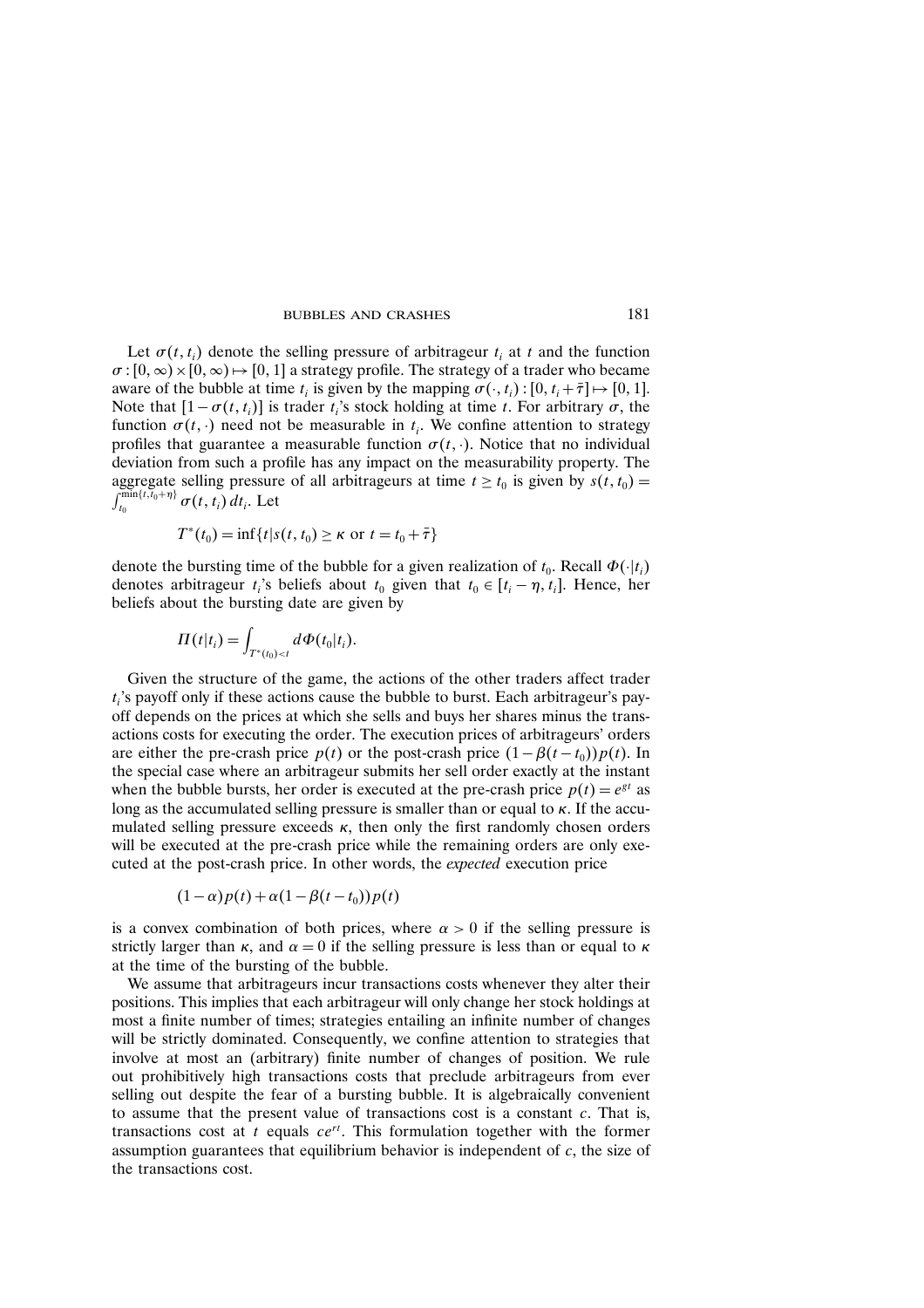A general specification of the payoff function is notationally cumbersome and involves a recursive formulation; it is given in the Appendix. For the special case that arbitrageur  $t_i$  remains fully invested in the market until she completely sells out at  $t$  and remains out of the market thereafter (i.e. does not re-enter the market), arbitrageur  $t_i$ 's expected payoff for selling out at t is

$$
\int_{t_i}^t e^{-rs} (1-\beta(s-T^{*-1}(s))) p(s) d\pi(s|t_i) + e^{-rt} p(t) (1-\pi(t|t_i)) - c
$$

provided that the selling pressure at t does not strictly exceed  $\kappa$  and that  $T^*(\cdot)$  is strictly increasing. It will turn out that in the unique equilibrium trader  $t_i$  adopts precisely such a "trigger-strategy," that the selling pressure never strictly exceeds  $\kappa$ , that  $T^*(\cdot)$  is strictly increasing, and consequently  $T^{*-1}(\cdot)$  is well defined. The latter implies that if the bubble bursts at s, the bubble component of the asset price is precisely  $\beta(s-T^{*-1}(s))p(s).^{11}$ 

REMARK: Our assumption that the bubble only bursts when the selling pressure exceeds  $\kappa$  implies that rational agents do not become aware of selling pressure by other rational agents until it crosses this threshold. We relax this simplifying assumption somewhat in Section 6 by allowing for intermediate price drops prior to the final crash. Nevertheless, we do not fully endogenize the price process. Note that in our model, the central uncertainty is about the one-dimensional random variable  $t_0$ . A nonstochastic price process that is strictly monotonic in selling pressure would immediately reveal  $t_0$ . A more complete model would entail multi-dimensional uncertainty and noisy prices that preclude all relevant asymmetric information in the model from being inferred with certainty from the current price level. We believe that our principal results would be qualitatively preserved in such a setting, though their precise expression would be substantially more complicated.

## 4. PRELIMINARY ANALYSIS

This section shows that without loss of generality we can restrict the analysis to trigger strategies, that is, to trading strategies in which an agent who sells out at t continues to attack the bubble at all times thereafter. We also derive the sell out condition according to which each arbitrageur sells her shares exactly at the moment when the temptation to 'ride the bubble' balances the fear of its imminent collapse (Lemma 7).

We use the following notion of equilibrium.

DEFINITION 1: A trading equilibrium is defined as a Perfect Bayesian Nash Equilibrium in which whenever a trader's stock holding is less than her maximum,

 $11$  Much of the analysis in Section 4 is used to establish these properties and in particular that, without loss of generality, attention may be restricted to trigger-strategies. Readers who wish to omit these details may, after absorbing the sell-out condition of Lemma 7, move directly to Section 5.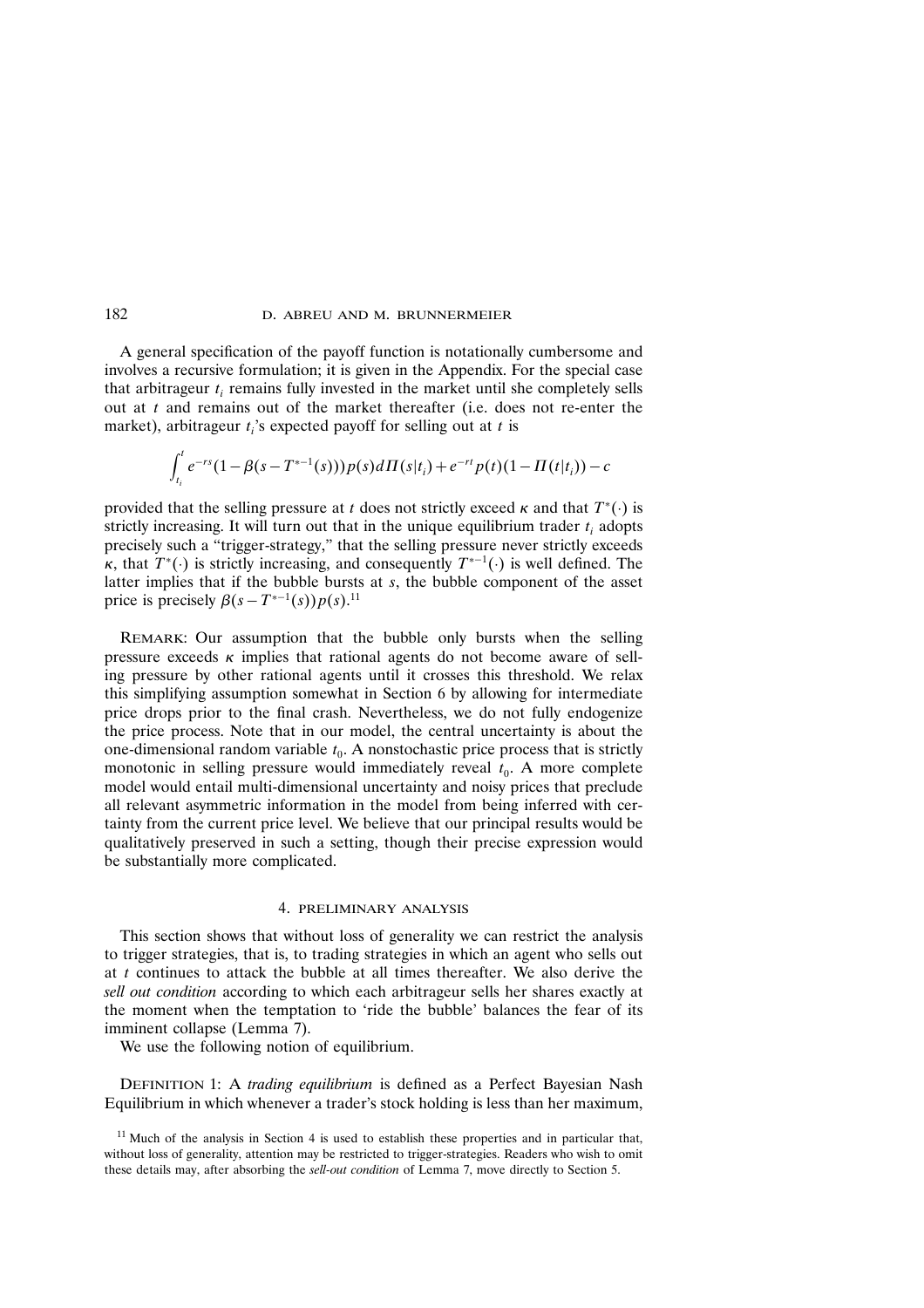then the trader (correctly) believes that the stock holding of all traders who became aware of the bubble prior to her are also at less than their respective maximum long positions.

This definition entails a restriction on beliefs that is a natural one in our setting since the earlier an arbitrageur becomes aware of the mispricing, the lower is her estimate of the fundamental value, and the more inclined she is, ceteris paribus, to sell out. Indeed, an immediate conjecture is that this property of beliefs is an implication of equilibrium, but we have not been able to prove this. Note that we are not a priori restricting attention to trigger-strategies: rather this restriction emerges as a result of our analysis.

Lemma 1 states that, in equilibrium, an arbitrageur is either fully invested in the market,  $\sigma(t, t_i) = 0$ , or at her maximum short-position,  $\sigma(t, t_i) = 1$ .

LEMMA 1 (No Partial Purchases or Sell Outs):  $\sigma(t, t_i) \in \{0, 1\} \ \forall t, t_i$ .

This Lemma, 'in effect,' reduces the per period action space to 0 or 1. It facilitates the analysis since aggregate selling pressure is now simply given by the mass of traders who are 'out' of the market. It is a consequence of risk-neutrality and the fixed component of transactions costs. However, it is not essential for the main results of our paper to hold. Risk-averse arbitrageurs would gradually leave the market. This would make it necessary to keep track of each arbitrageur's position to calculate the aggregate selling pressure. All this would add complexity without a corresponding increase in insight.

Lemma 1, together with the definition of a trading equilibrium, immediately implies Corollary 1. It states that when arbitrageur  $t_i$  sells out her shares, all arbitrageurs  $t_i$ , where  $t_i \leq t_i$  also have already sold, or will at that moment sell, all their shares. We refer to this feature as the 'cut-off' property.

COROLLARY 1 (Cut-off Property):  $\sigma(t, t_i) = 1 \Rightarrow \sigma(t, t_i) = 1 \forall t_i \leq t_i$  and  $\sigma(t, t_i) = 0 \Rightarrow \sigma(t, t_i) = 0 \forall t_i \geq t_i.$ 

DEFINITION 2: The function  $T(t_i) = \inf\{t | \sigma(t, t_i) > 0\}$  denotes the first instant at which arbitrageur  $t_i$  sells any of her shares.

Arbitrageur  $t_0 + \eta \kappa$  reduces her holdings for the first time at  $T(t_0 + \eta \kappa)$ . Since, by Corollary 1, all arbitrageurs who became aware of the mispricing prior to  $t_0 + \eta \kappa$  are also completely out of the market at  $T(t_0 + \eta \kappa)$ , the bubble bursts when trader  $t_0 + \eta \kappa$  sells out her shares, provided that it did not already burst earlier for exogenous reasons.

COROLLARY 2: The bubble bursts at  $T^*(t_0) = \min\{T(t_0 + \eta\kappa), t_0 + \overline{\tau}\}.$ 

We will show that in any equilibrium, each arbitrageur  $t_i$  can rule out certain realizations of  $t_0$  at the time when she first sells out her shares. For this purpose, we define  $t_0^{\text{supp}}(t_i)$ .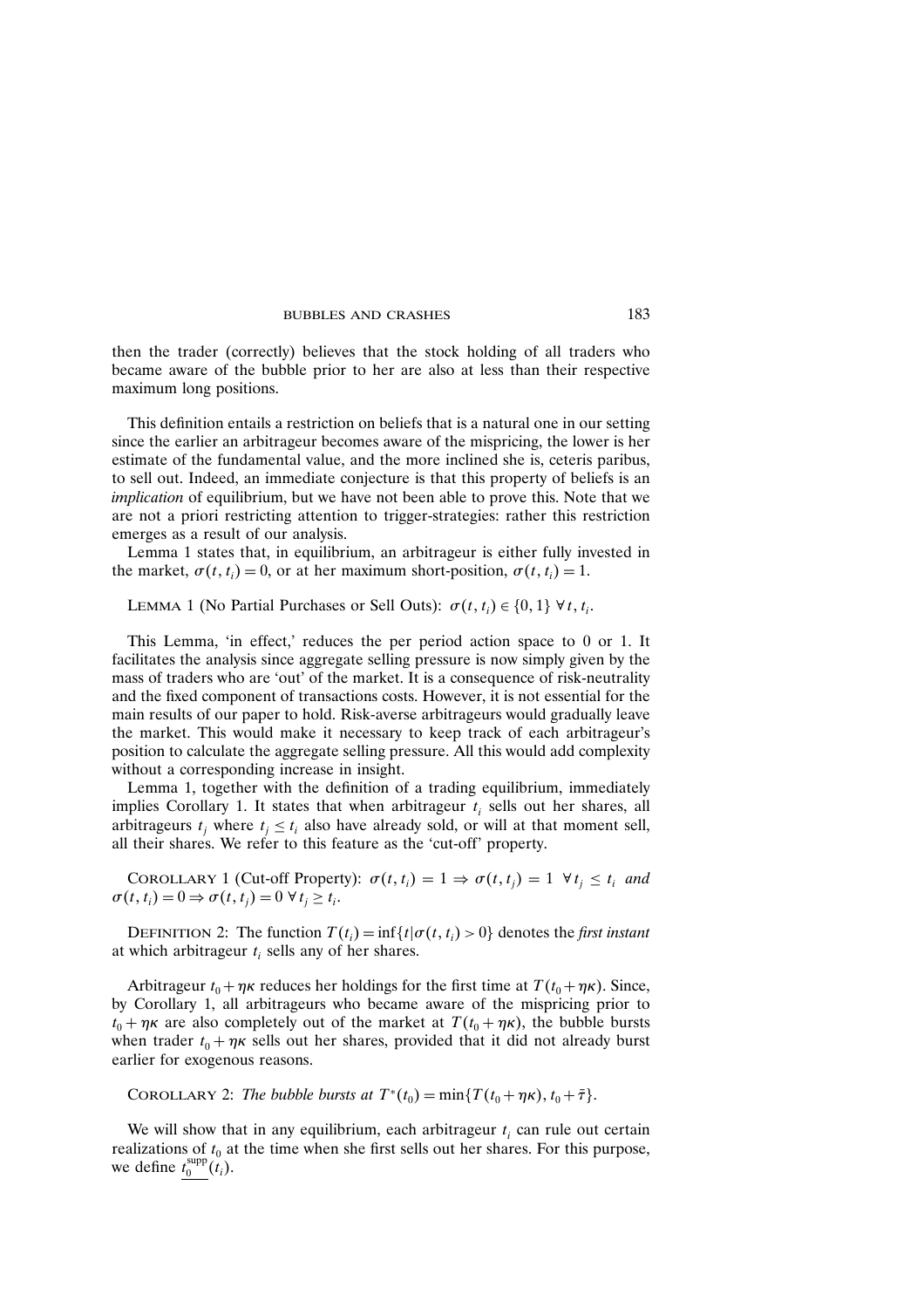DEFINITION 3: The function  $t_0^{supp}(t_i)$  denotes the *lower bound of the support* of trader  $t_i$ 's posterior beliefs about  $t_0$ , at  $T(t_i)$ .

Lemma 2 derives a lower bound for  $t_0^{\text{supp}}(t_i)$ .

LEMMA 2 (Preemption): In equilibrium, arbitrageur t<sub>i</sub> believes at time  $T(t_i)$  that at most a mass  $\kappa$  of arbitrageurs became aware of the bubble prior to her. That is,  $t_0^{\text{supp}}(t_i) \geq t_i - \eta \kappa.$ 

To see this, suppose to the contrary that arbitrageur  $t_i$  believes that  $t_0$  can also be strictly smaller than  $t_i - \eta \kappa$ . For these  $t_0$ 's, the selling pressure at  $T(t_i)$  strictly exceeds  $\kappa$ . Consequently, if the bubble bursts at  $T(t_i)$ , arbitrageur  $t_i$  does not receive the pre-crash price for her holding of the asset. Furthermore, arbitrageur  $t_i$  has to believe that the bubble bursts with strictly positive probability at  $T(t_i)$ . Hence, she has a strict incentive to preempt and sell out slightly prior to  $T(t_i)$ . In contrast to the proof in the Appendix, this intuitive argument implicitly assumes  $T(t_i) > t_i$ .

The Preemption Lemma allows us to derive further properties of the bursting time  $T^*$ . Lemmas 3 and 4 in the Appendix show that  $T^*$ .) is strictly increasing and continuous. It follows that  $T^{*-1}(\cdot)$ :  $[T^{*}(0), \infty) \mapsto [0, \infty)$ , the inverse of  $T^{*}(\cdot)$ , is well defined. Lemma 5 in the Appendix establishes that  $T(\cdot)$  is also continuous. Let  $B<sup>c</sup>(t)$  denote the event that the bubble has not burst until time t.

LEMMA 6 (Zero Probability): For all  $t_i > 0$ , arbitrageur  $t_i$  believes that the bubble bursts with probability zero at the instant  $T(t_i)$ . That is,  $Pr[T^{*-1}(T(t_i))]t_i$ ,  $B^{c}(T(t_i))]=0$  for all  $t_i > 0$ .

The following proposition establishes that in any equilibrium arbitrageurs necessarily use trigger-strategies. That is, each arbitrageur  $t_i$  sells out at  $T(t_i)$  and never re-enters the market.

PROPOSITION 1 (Trigger-strategy): In equilibrium, arbitrageur  $t_i$  maintains the maximum short position for all  $t \geq T(t_i)$ , until the bubble bursts.

PROOF: Suppose not, and that there exists an equilibrium in which arbitrageur  $t_i$  sells out at  $T(t_i)$  and re-enters the market later. Given transaction costs  $c > 0$ and the preceding lemma, in equilibrium arbitrageur  $t_i$  must stay out of the market for a strictly positive time interval. She will stay out of the market at least until type  $t_i + \varepsilon$  exits the market, for some  $\varepsilon > 0$  (independent of  $t_i$ ).<sup>12</sup> By the cut-off property arbitrageur  $t_i$  cannot re-enter the market until after arbitrageur

<sup>&</sup>lt;sup>12</sup> Exiting the market and paying the transaction cost  $c$  can only be justified if the bubble bursts with a certain probability. Since the bubble bursts with zero probability exactly when trader  $t_i$  enters, she has to stay out of the market until at least a certain mass of (younger) traders  $\varepsilon$  also exit the market. Note  $\varepsilon$  is independent of  $t_i$ .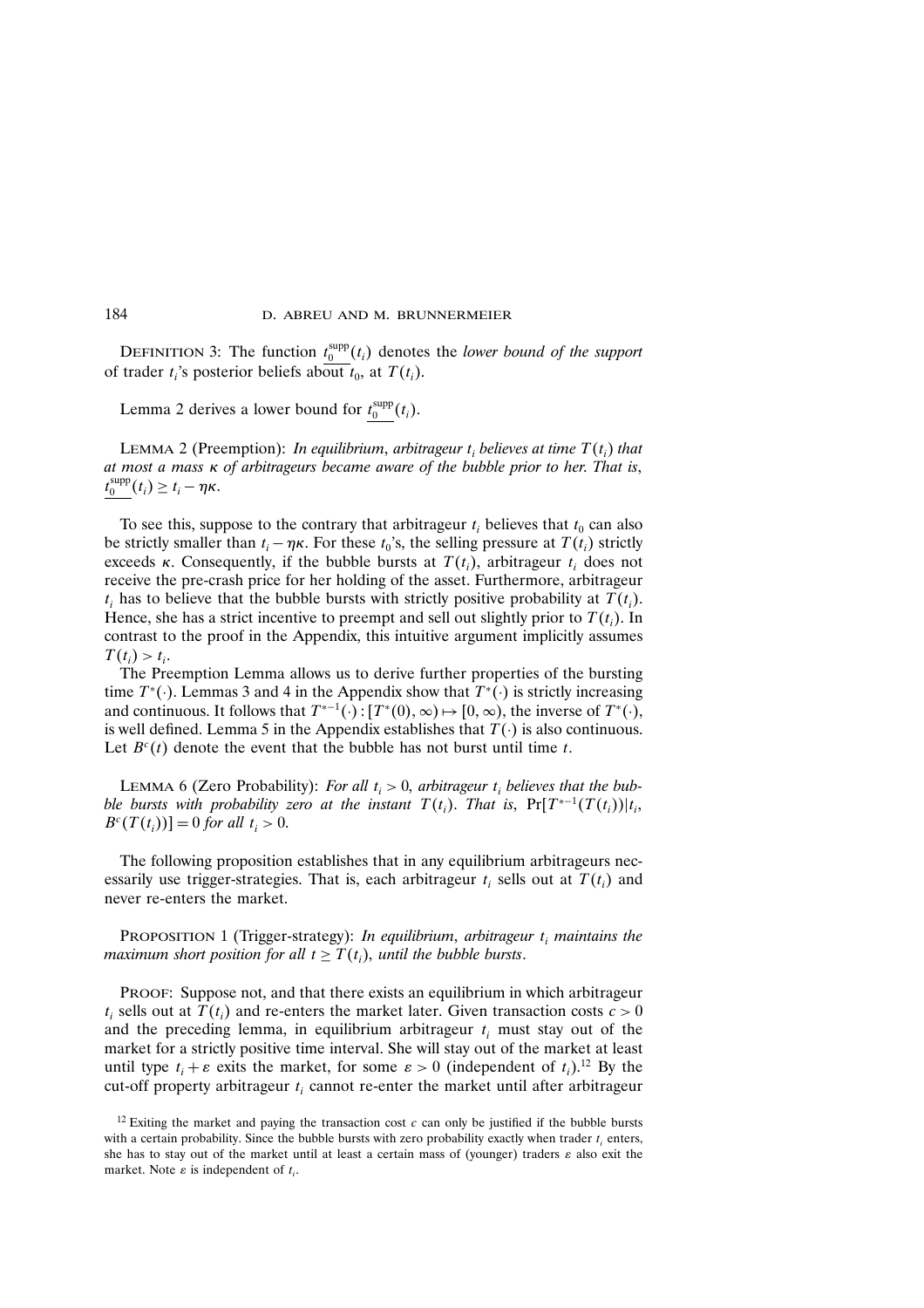$t_i + \varepsilon$  first re-enters. The same reasoning applies to arbitrageur  $t_i + \varepsilon$  with respect to arbitrageur  $t_i + 2\varepsilon$ . Proceeding this way we conclude that arbitrageur  $t_i$  stays out of the market until the bubble bursts at  $t_0 + \bar{\tau}$  or arbitrageur  $t_i + \eta \kappa$  exits and then re-enters the market. Of course, the latest possible date at which the bubble bursts from arbitrageur  $t_i$ 's viewpoint is when  $t_i + \eta \kappa$  exits the market. *Q.E.D.* 

We have proved that  $T^{*-1}(\cdot)$  exists and is strictly increasing and continuous. We confine attention to equilibria for which the latter function is absolutely continuous such that  $\Pi(t) = \Phi(T^{*-1}(t))$  is also absolutely continuous. Let  $\pi(t)$  denote its associated density. Recall that  $\Phi(t_0) = 1 - e^{-\lambda t_0}$  and  $\Pi(t|t_i)$  is arbitrageur t<sub>i</sub>'s conditional cumulative distribution function of the bursting date at time  $t_i$ . Similarly,  $\pi(t|t_i)$  denotes the associated conditional density.

The trigger-strategy characterization greatly simplifies the analysis of equilibrium and the specification of payoffs. As noted earlier the payoff to selling out at time  $t$  is

$$
\int_{t_i}^t e^{-rs}(1-\beta(s-T^{*-1}(s)))p(s)\pi(s|t_i)\,ds + e^{-rt}p(t)(1-\Pi(t|t_i)) - c.
$$

Differentiating the payoff function with respect to  $t$  yields the sell-out condition stated in Lemma 7. Note that

$$
h(t|t_i) = \frac{\pi(t|t_i)}{1 - \Pi(t|t_i)}
$$

is the hazard rate that the bubble will burst at  $t$ .

LEMMA 7 (Sell-out Condition): If arbitrageur  $t_i$ 's subjective hazard rate is smaller than the 'cost-benefit ratio,' i.e.

$$
h(t|t_i) < \frac{g-r}{\beta(t-T^{*-1}(t))},
$$

trader  $t_i$  will choose to hold the maximum long position at t. Conversely, if

$$
h(t|t_i) > \frac{g-r}{\beta(t-T^{*-1}(t))},
$$

she will trade to the maximum short position.<sup>13</sup>

<sup>13</sup> One could easily extend the analysis to capture the *reputational penalty*, due to relative performance evaluation, that institutional investors face for staying out of the market while the bubble grows at the expected rate g. In a setting with a 'reputational penalty' equal to a fraction  $k$  of the price level, the term  $\int_t^{t_i+\bar{\tau}} \left[\int_t^s e^{-ru} k p(u) du\right] \pi(s|t_i) ds$  needs to be added to the payoff and the sell-out condition generalizes to

$$
h(t|t_i) < (>) \frac{g-r-k}{\beta(t-T^{*-1}(t))}.
$$

The reputational term does not modify the structure of the results, but would be relevant in obtaining realistic calibrations of the model.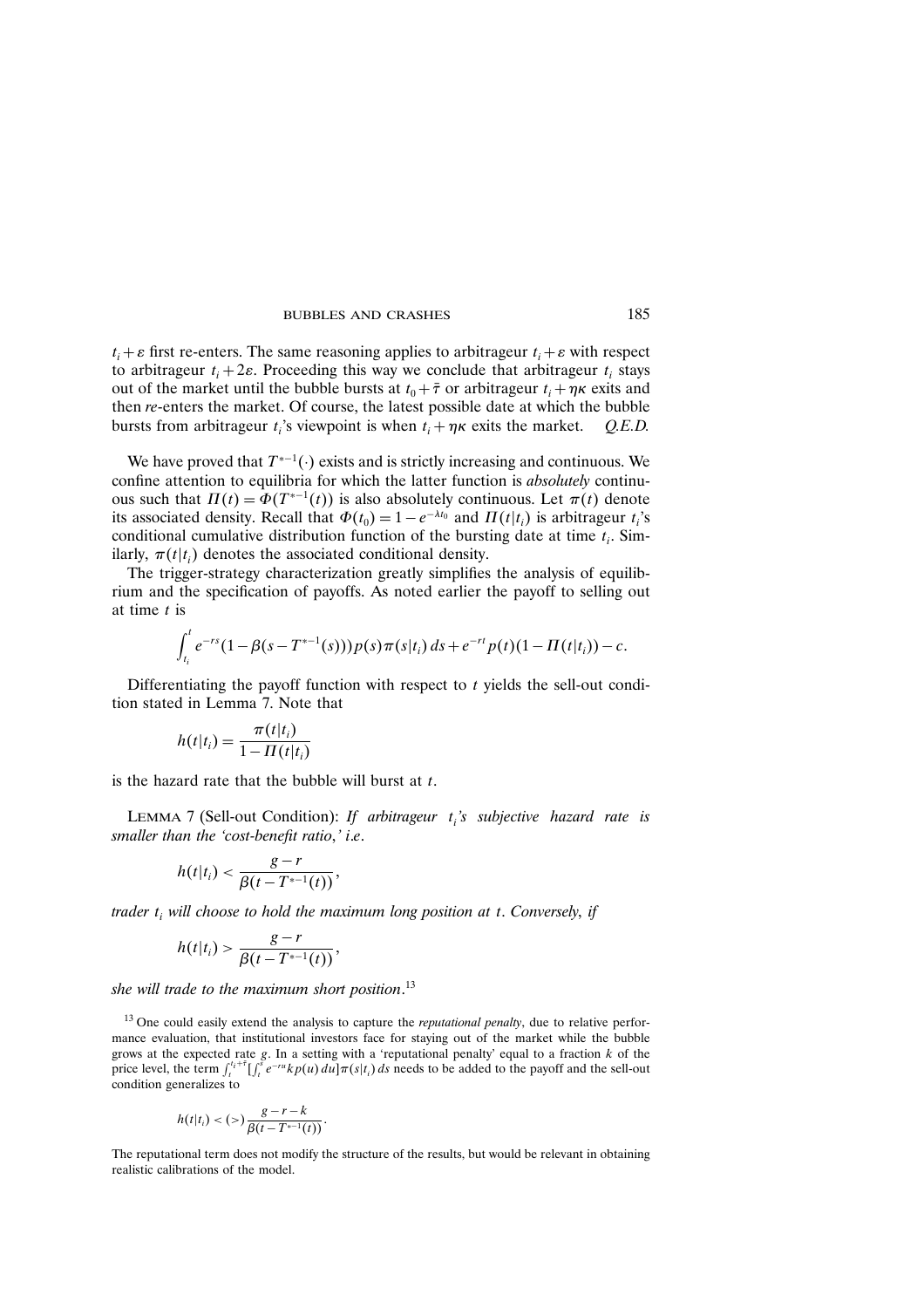Recall that if the bubble bursts at t its size is precisely  $\beta(t - T^{*-1}(t))p(t)$ . To understand the sell-out condition intuitively, consider the first-order benefits and costs of attack at t versus  $t + \Delta$ , respectively. The benefits are given by  $\Delta h(t|t_i)[p(t)\beta(t-T^{*-1}(t))]$ , the size of the bubble times the probability that the bubble will burst over the small interval  $\Delta$ . In the case that the bubble does not burst, the costs of being out of the market for a short interval  $\Delta$  are

$$
(1-\Delta h(t|t_i))\bigg(\frac{p(t+\Delta)-p(t)}{\Delta}-rp(t)\bigg)\Delta.
$$

Note that

$$
\frac{p(t+\Delta)-p(t)}{\Delta}-rp(t)>0
$$

since the bubble appreciates faster than the riskfree rate. Dividing by  $\Delta p(t)$  and letting  $\Delta \rightarrow 0$  yields the attack condition. Lemma 7 also conforms with our earlier result that trader  $t_i$  either wholeheartedly attacks or holds the maximum long position.

## 5. PERSISTENCE OF BUBBLES

The impossibility of bubbles emerging in standard asset pricing models is most transparent in a finite horizon setting in which they are ruled out by a straightforward backward induction argument. Interestingly, a similar argument involving the "iterative removal of non-best-response symmetric trigger-strategies" provides some intuition for the main results of this section.

Even if no arbitrageur sells her shares, the bubble ultimately bursts at  $t_0 + \bar{\tau}$  by assumption. Since each arbitrageur becomes aware of the mispricing only after  $t_0$ , she knows for sure that the bubble will never last beyond  $t_i + \overline{\tau}$ . But it might burst even before this time since from arbitrageur  $t_i$ 's point of view, the ultimate bursting date  $t_0 + \bar{\tau}$  is distributed between  $t_i + \bar{\tau} - \eta$  and  $t_i + \bar{\tau}$ . If the bubble bursts at  $t_0 + \overline{\tau}$ , arbitrageur  $t_i$ 's best response is to exit the market before  $t_i + \overline{\tau}$ . More specifically, let  $t_i + \tau^1$  be arbitrageur  $t_i$ 's best response exit time if she conjectures that other arbitrageurs never attack, and consequently that the bubble bursts only at  $t_0 + \bar{\tau}$ . The conjecture that all arbitrageurs ride the bubble for  $\tau^1$  periods leads to a new bursting date and a new best response exit time  $t_i + \tau^2$ . Proceeding in this way, we inductively obtain  $\tau^3$ ,  $\tau^4$  and so on. In the standard model this yields  $\lim_{n\to\infty} \tau^n = 0$ , which precludes the emergence of bubbles. We show in Section 5.1 that this backward induction procedure has no bite if

$$
\frac{\lambda}{1-e^{-\lambda\eta\kappa}}\leq \frac{g-r}{\bar{\beta}}.
$$

In particular,  $\lim_{n\to\infty} \tau^n = \tau^1$  and furthermore, the bubble only bursts at  $t_0 + \bar{\tau}$ . Conversely, for

$$
\frac{\lambda}{1-e^{-\lambda\eta\kappa}}>\frac{g-r}{\bar{\beta}},
$$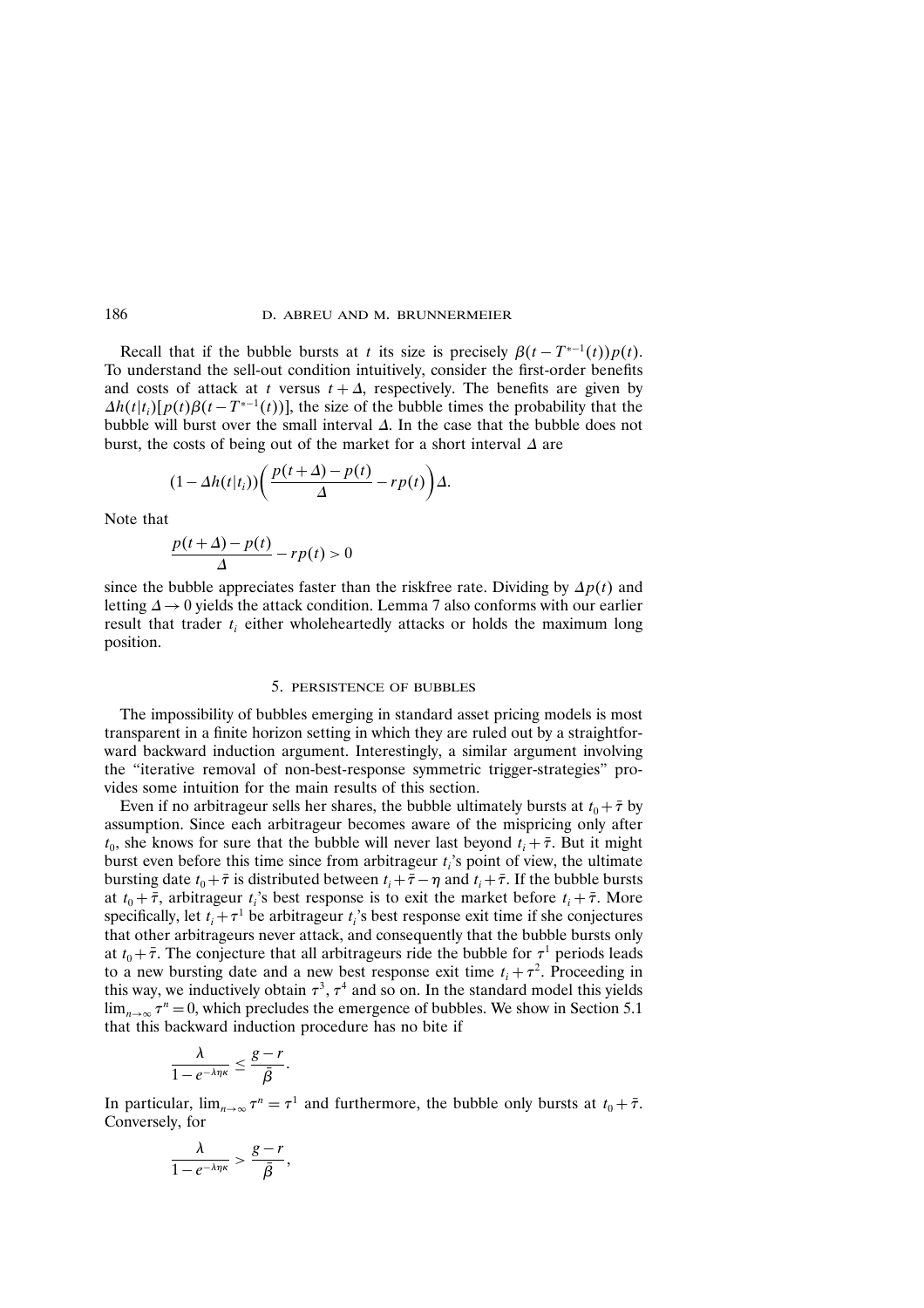we show in Section 5.2 that  $\lim_{n\to\infty} \tau^n < \tau^1$  but  $\lim_{n\to\infty} \tau^n > 0$ . Hence, this backward procedure does bite, but not as much as in the classical case. Note that this induction argument is restricted to symmetric strategies. The formal analysis below employs a different reasoning that also addresses nonsymmetric strategies.

Sequential awareness blunts the competition amongst arbitrageurs upon which the efficient markets view is premised and leads to sufficient ambiguity amongst arbitrageurs for a strategy of market timing to be profitably pursued. Hence, from the arbitrageurs' point of view, the lack of synchronization is not a "problem" but rather a blessing.

## 5.1. Exogenous Crashes

Recall that arbitrageurs become aware of the bubble sequentially in a random order and furthermore have a nondegenerate posterior distribution over  $t_0$ . All arbitrageurs become 'aware' of the bubble during the interval  $[t_0, t_0 + \eta]$ , where we have interpreted  $\eta$  to be a measure of differences in opinion and other heterogeneities across players. From  $t_0 + \eta \kappa$  onwards, more than  $\kappa$  arbitrageurs are aware of the bubble and have collectively the ability to burst it.

We show that if

$$
\frac{\lambda}{1-e^{-\lambda\eta\kappa}}\leq \frac{g-r}{\bar{\beta}},
$$

then in the unique trading equilibrium the bubble only bursts for exogenous reasons when it reaches its maximum size  $\beta$  relative to the price. In this case the endogenous selling pressure of the rational arbitrageurs has absolutely no influence on the time at which the bubble bursts.

DEFINITION 4: The function  $\tau(t_i) := T(t_i) - t_i$  denotes the *length of time* arbitrageur  $t_i$  chooses to ride the bubble subsequent to becoming aware of the mispricing.

It is worth noting that our result holds despite the fact that it is possible within our model for traders to coordinate selling out on particular dates, say Friday, 13th of April, 2001 by adopting (asymmetric) strategies that entail nonconstant  $\tau(t_i)$ .

PROPOSITION 2: Suppose

$$
\frac{\lambda}{1-e^{-\lambda\eta\kappa}}\leq \frac{g-r}{\bar{\beta}}.
$$

Then there exists a unique trading equilibrium. In this equilibrium all traders sell out

$$
\tau^1 = \bar{\tau} - \frac{1}{\lambda} \ln \left( \frac{g - r}{g - r - \lambda \bar{\beta}} \right) < \bar{\tau}
$$

periods after they become aware of the bubble and stay out of the market thereafter. Nevertheless, for all  $t_0$ , the bubble bursts for exogenous reasons precisely when it reaches its maximum possible size  $\beta.$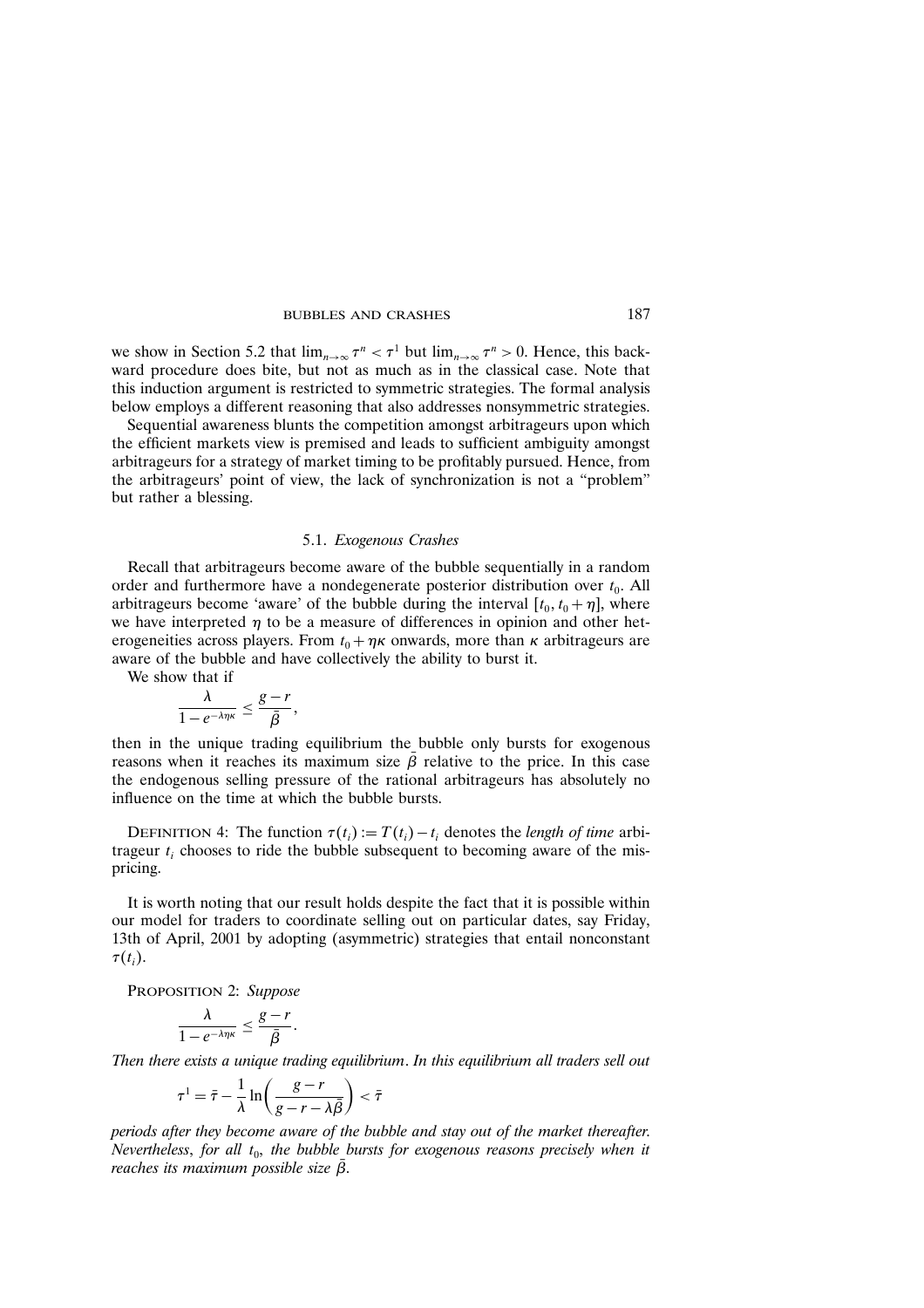PROOF: Step 1:  $\tau^1$  defines a symmetric equilibrium. Suppose arbitrageur  $t_i$ believes that the bubble bursts at  $t_0 + \zeta$ . Conditioning on  $t_0 \in [t_i - \eta, t_i]$  her posterior distribution over  $t_0$  is

$$
\Phi(t_0|t_i) = \frac{e^{\lambda \eta} - e^{\lambda(t_i - t_0)}}{e^{\lambda \eta} - 1}
$$

and her posterior distribution over bursting dates  $t = t_i + \tau$  is

$$
\Pi(t_i + \tau | t_i) = \frac{e^{\lambda \eta} - e^{\lambda(\zeta - \tau)}}{e^{\lambda \eta} - 1}
$$

at  $t_i$ . The corresponding hazard rate is

$$
h(t_i + \tau | t_i) := \frac{\pi(t_i + \tau | t_i)}{1 - \Pi(t_i + \tau | t_i)} = \frac{\lambda}{1 - e^{-\lambda(\zeta - \tau)}}.
$$

Suppose that the bubble bursts for exogenous reasons. Then  $\zeta = \bar{\tau}$  in the expression for the hazard rate. The latter is depicted in Figure 3 as an increasing function of  $\tau$ . Since the exogenous bursting date  $t_0 + \bar{\tau}$  is independent of  $\tau$ , so is the cost-benefit ratio of the sell-out condition (Lemma 7). This ratio equals  $(g-r)/\beta$ and is represented by the horizontal line in Figure 3. The point of intersection  $\tau^1$  solves  $h(t_i + \tau^1 | t_i) = (g - r)/\bar{\beta}$ . Clearly,

$$
\tau^1 = \bar{\tau} - \frac{1}{\lambda} \ln \bigg( \frac{g - r}{g - r - \lambda \bar{\beta}} \bigg).
$$

By the sell-out lemma arbitrageur  $t_i$  is optimally out of the market for  $\tau > \tau^1$  and conversely for  $\tau < \tau^1$  she holds on to her shares. Under our assumed condition



Figure 3.—Exogenous crash.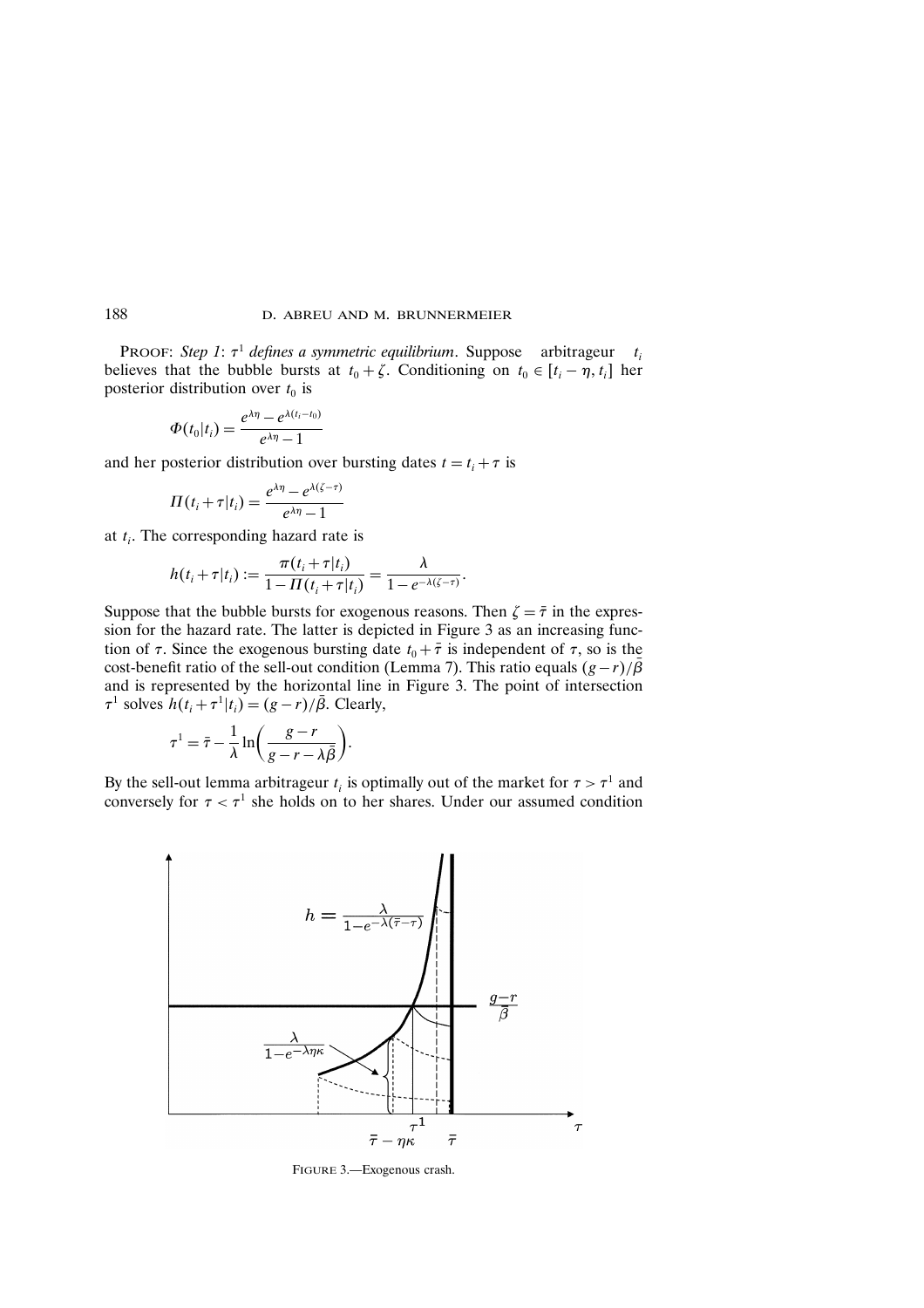$t_0 + \tau^1 + \eta \kappa > t_0 + \bar{\tau}$ . Hence, the symmetric trigger  $\tau^1$  does define an equilibrium, which results in an exogenous crash at  $t_0 + \bar{\tau}$ .

Step 2: Uniqueness. Let us suppose that there is another equilibrium. Consider  $t_j = \arg \min_{t_i} {\{\tau(t_i)\}}^{14}$  Since  $\tau(t_i) \leq \tau^1$  for all  $t_i$ , it must be the case that  $\tau(t_j) < \tau^1$ .<br>Consider  $t^{\text{supp}}(t)$ Consider  $t_0^{l_i}(\underline{t}_j)$ .

(i) By Lemma 2 (Preemption)  $t_0^{\text{supp}}(t_j) \ge t_j - \eta \kappa$ .

(ii) If  $t_0^{supp}(t_j) > t_j - \eta \kappa$ , then arbitrageur  $t_j$  does not delay selling out at  $t_j$  +  $\tau(t_j)$  only out of fear of an *exogenous* bursting of the bubble. By the argument of the first part, it follows that  $\tau(t_j) = \tau^1$ . This contradicts the initial assumption that  $\tau(t) \leq \tau^1$ that  $\tau(\underline{t}_j) < \tau^1$ .

(iii) Finally, suppose  $t_0^{\text{supp}}(t_j) = t_j - \eta \kappa$ . In this case the hazard rate that the bubble bursts, at the time when  $t_j$  sells out, is at most  $\lambda/(1-e^{-\lambda\eta\kappa})$  since  $t_j =$  $arg min\{\tau(t_i)\}\)$ . Since this is in turn less than  $(g-r)/\bar{\beta}$ , the sell-out condition is violated.  $Q.E.D.$ 

In equilibrium, each arbitrageur optimally rides the bubble sufficiently long that by the end of the horizon less than  $\kappa$  will have sold out, so that the bubble indeed bursts purely for exogenous reasons.

We note here that the global games approach does not apply in our setting, since our game does not satisfy strategic complementarity. This is both because the assumption that  $\kappa < 1$  introduces a competitive element and the fact that traders infer information from the fact that the bubble still exists.15

### 5.2. Endogenous Crashes

The previous section demonstrates that arbitrageurs never burst the bubble if the dispersion of opinion among them,  $\eta$ , and the absorption capacity of behavioral traders,  $\kappa$ , are sufficiently large. In this section we examine the opposite case when this condition is not satisfied. We show that our proposed backward iteration procedure does bite in this case. When no other arbitrageur ever sells out, the bubble bursts at  $t_0 + \bar{\tau}$ , which induces arbitrageurs to sell out at  $t_i + \tau^1$ . In this scenario, the bubble will burst at  $t_0 + \tau^1 + \eta \kappa$ , which is now strictly earlier than  $t_0 + \bar{\tau}$  given the assumed smaller parameter values for  $\eta$  and  $\kappa$ . Given that the bubble bursts by  $t_0 + \tau^1 + \eta \kappa$  at the latest, arbitrageurs seek to sell out even

<sup>&</sup>lt;sup>14</sup> Whenever arg min and arg max are not defined, the corresponding arguments can be rewritten in terms of infimums and supremums respectively.

<sup>&</sup>lt;sup>15</sup> This is probably best illustrated by means of an example, wherein we restrict the strategy space to trigger strategies. Consider a trader  $t_i$  who starts attacking the bubble at  $t' = t_i + \tau_i$ , provided that all other traders attack immediately when they become aware of the bubble. Given this strategy profile, trader  $t_i$  can infer a lower bound for  $t_0$  from the fact that the bubble still exists. Compare this with a situation where other traders do not start attacking immediately when they become aware of the bubble but only at, say, t'. In this case trader  $t_i$  cannot derive a lower bound for  $t_0$  from the existence of the bubble. Consequently, she has a greater incentive to attack the bubble at t'. This is exactly the opposite of what strategic complementarity would prescribe.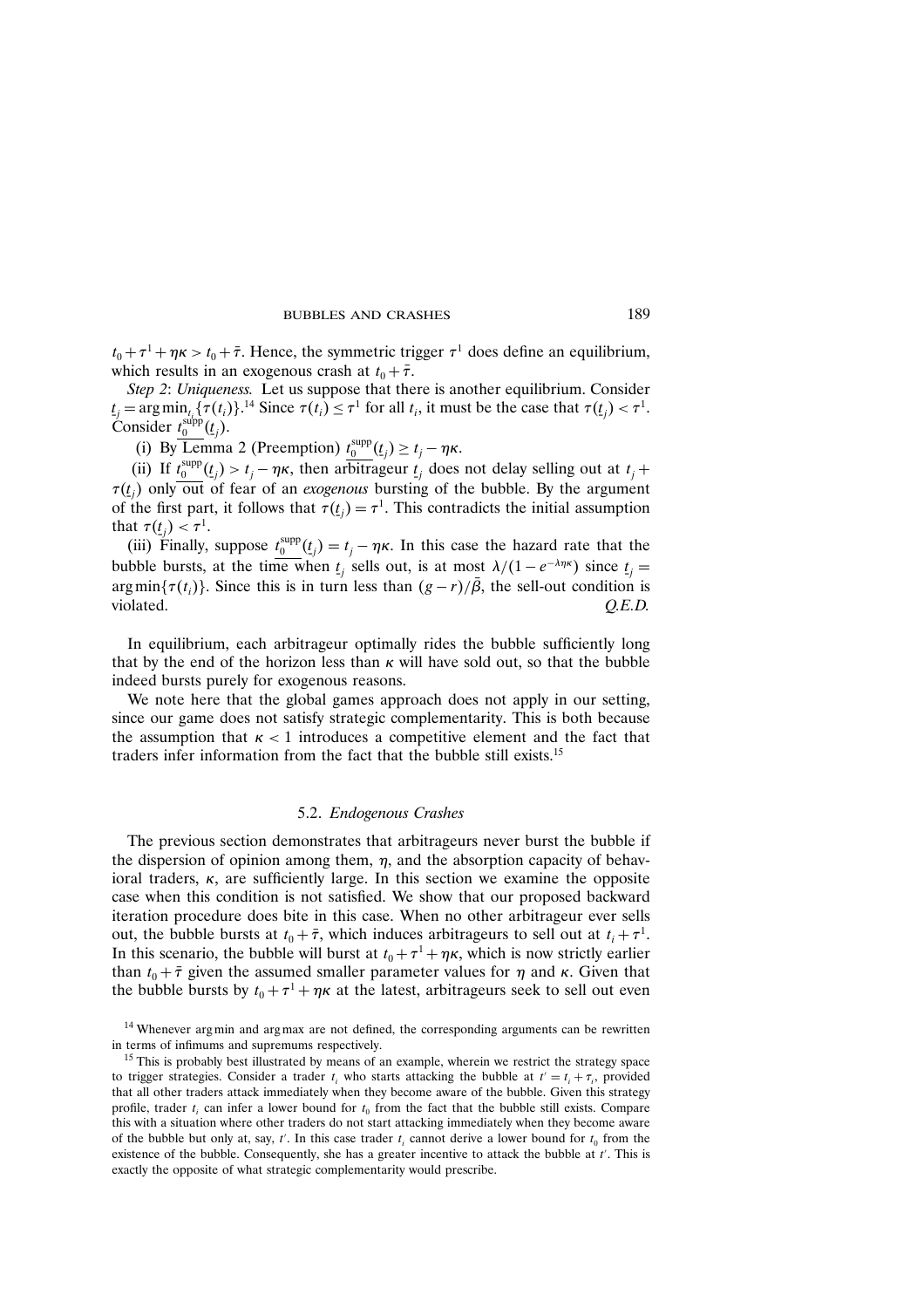earlier,  $\tau^2 < \tau^1$  periods after they became aware of the bubble. Proceeding in this way leads to a decreasing sequence  $\tau^1$ ,  $\tau^2$ ,  $\tau^3$ , ... which converges to some  $\tau^*$  that in fact defines the unique symmetric trigger-strategy Perfect Bayesian Nash equilibrium. The iteration of this argument does not eliminate bubbles. The reason is that the iterative procedure loses bite gradually. As the bursting date advances, the size of the bubble also diminishes, which in turn increases the incentive to ride the bubble by reducing the cost of not exiting prior to the crash. Though the bubble bursts for endogenous reasons it may survive for a substantial period; at the time of the crash the bubble component is

$$
\beta^* = \frac{1 - e^{-\lambda \eta \kappa}}{\lambda} (g - r).
$$

By an appropriate choice of parameter values, the latter term can be made arbitrarily close to  $\beta$ , which in turn can be chosen to be close to 1. Note that for the special case where the fundamental value is  $e^{gt_0}$  at  $t_0$  and grows at a rate of r thereafter,  $\beta(t - t_0) = 1 - e^{-(g - r)(t - t_0)}$  and

$$
\tau^* = \frac{1}{g-r} \ln \left( \frac{\lambda}{\lambda - (g-r)(1 - e^{-\lambda \eta \kappa})} \right) - \eta \kappa.
$$

Proposition 3 derives a symmetric equilibrium, where each arbitrageur sells her shares  $\tau^*$  periods after she becomes aware of the bubble. It also demonstrates that this trading equilibrium is unique.

PROPOSITION 3: Suppose

$$
\frac{\lambda}{1-e^{-\lambda\eta\kappa}}>\frac{g-r}{\bar{\beta}}.
$$

Then there exists a unique trading equilibrium, in which arbitrageurs  $t_i$  with  $t_i \geq \eta \kappa$ leave the market

$$
\tau^* = \beta^{-1} \left( \frac{g - r}{\frac{\lambda}{1 - e^{-\lambda \eta \kappa}}} \right) - \eta \kappa
$$

periods after they become aware of the bubble. All arbitrageurs  $t_i$  such that  $t_i < \eta \kappa$ sell out at  $\eta\kappa+\tau^*.$  Hence, the bubble bursts when it is a fraction

$$
\beta^* = \frac{1 - e^{-\lambda \eta \kappa}}{\lambda} (g - r)
$$

of the pre-crash price.

PROOF: Step 1:  $\tau^*$  defines a symmetric equilibrium. Suppose that all arbitrageurs with  $t_i \ge \eta \kappa$  sell out their shares at  $t_i + \tau$  and arbitrageurs with  $t_i < \eta \kappa$  at  $\eta \kappa + \tau$  for some  $\tau \in (0, \bar{\tau} - \eta \kappa)$ . Then the bubble bursts at  $t_0 + \zeta$  for endogenous reasons, where  $\zeta = \eta \kappa + \tau$ . Substituting this into the hazard rate  $\lambda/(1 - e^{-\lambda(\zeta - \tau)})$ as derived in Step 1 of Proposition 2 yields the equilibrium hazard rate  $h^*$  =  $\lambda/(1-e^{-\lambda\eta\kappa})$ . It is independent of  $\tau$  and represented by the horizontal line in Figure 4.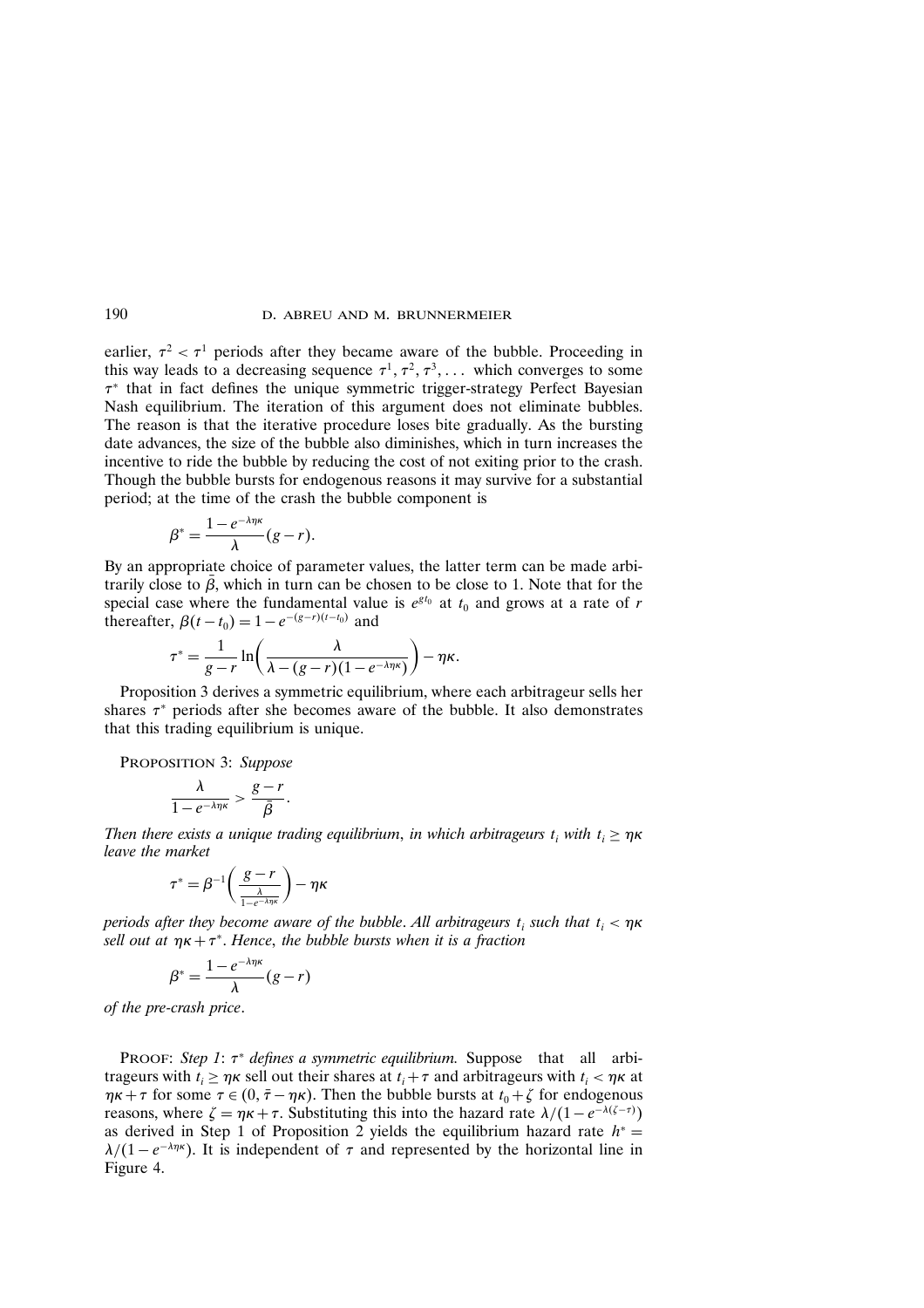The cost-benefit ratio  $(g - r)/\beta(\eta\kappa + \tau)$  of the sell-out condition (Lemma 7) is declining in  $\tau$ , since  $\beta(\eta\kappa+\tau)$  is (by assumption) an increasing function. See Figure 4. In equilibrium

$$
\frac{\lambda}{1-e^{-\lambda\eta\kappa}}=\frac{g-r}{\beta(\eta\kappa+\tau^*)}.
$$

Hence,

$$
\tau^* = \beta^{-1} \left( \frac{g - r}{\frac{\lambda}{1 - e^{-\lambda \eta \kappa}}} \right) - \eta \kappa.
$$

Note that the assumption that

$$
\frac{\lambda}{1-e^{-\lambda\eta\kappa}}<\frac{g-r}{\beta(\eta\kappa)}
$$

(see Section 3) implies that  $\tau^* > 0$ , while the condition

$$
\frac{\lambda}{1-e^{-\lambda\eta\kappa}}>\frac{g-r}{\bar{\beta}}
$$

implies that  $\tau^* < \bar{\tau} - \eta \kappa$ . Hence,  $\tau^*$  indeed defines a symmetric equilibrium. The next steps establish that this equilibrium is unique.

Step 2: The bubble always bursts for endogenous reasons when

$$
\frac{\lambda}{1-e^{-\lambda\eta\kappa}}>\frac{g-r}{\bar{\beta}}.
$$



Figure 4.—Endogenous crash.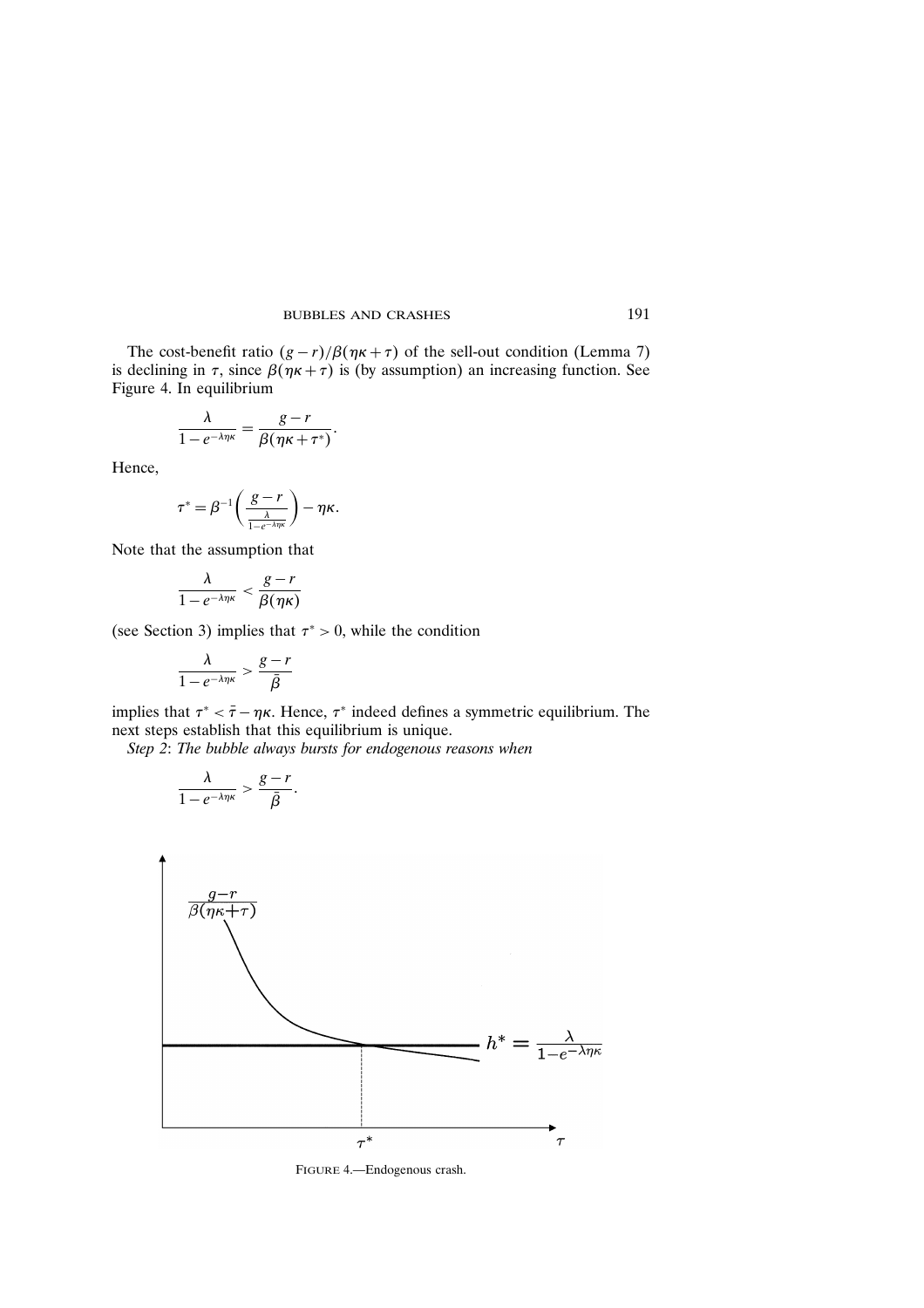Let  $\tau^1$  solve

$$
h(t_i + \tau^1 | t_i) = \frac{\lambda}{1 - e^{-\lambda(\bar{\tau} - \tau^1)}} = \frac{g - r}{\bar{\beta}}.
$$

Each trader would exit the market at  $t_i + \tau^1$  if she believed that the bubble would burst for exogenous reasons when it reached its maximum possible size  $\beta$ . Under our assumptions  $t_0 + \tau^1 + \eta \kappa < t_0 + \bar{\tau}$ . Hence, the bubble does not always burst for endogenous reasons only if  $\tau(t_i) > \tau^1$  for at least some  $t_i$ . Consider arbitrageur  $t_j$ , where  $t_j = \arg \max_{t_i} {\tau(t_i)}$ . We establish Step 2 by showing that  $\tau(t_j) > \tau^1$ leads to a contradiction. Observe that:

(i) By the Preemption Lemma  $t_0^{\text{supp}}(t_j) \ge t_j - \eta \kappa$ .

(ii) If  $t_0^{\text{supp}}(t_j) > t_j - \eta \kappa$ , then arbitrageur  $t_j$ 's hazard rate at  $T(t_j) > t_j + \tau^1$ that the bubble will burst for exogenous reasons strictly exceeds  $(g - r)/\beta$ . Since this is also the case at  $T(t_i) - \varepsilon$  for sufficiently small  $\varepsilon > 0$ , she has an incentive to sell out strictly prior to  $T(t_i)$ .

(iii) Finally, suppose  $t_0^{\text{supp}}(t_j) = t_j - \eta \kappa$ . Since  $\tau(t_j) \ge \tau(t_i)$  for all  $t_i$ , the hazard rate that the bubble will burst at  $T(t_j)$  is at least  $\lambda/(1-e^{-\lambda \eta \kappa})$ . Since the bubble bursts at  $t_0 + \eta \kappa + \tau(t_j) > t_0 + \eta \kappa + \tau^1$ , the size of the bubble  $\beta(\eta \kappa + \tau(t_j))$  exceeds  $\beta(\eta\kappa + \tau^1)$ . It follows that the sell-out condition for arbitrageur  $t_j$  is violated at  $T(t_i)$ .

Step 3: Minimum and maximum of  $\tau(t_i)$  coincide for  $t_i \geq \eta \kappa$ . By Step 2,  $T(t_0 +$  $\eta \kappa$   $(1 + \bar{\tau}) \forall t_0 \geq 0$ . That is, the bubble only bursts for *endogenous* reasons. By the Preemption Lemma,  $t_0^{\text{supp}}(t_i) \ge t_i - \eta \kappa$ . Furthermore,  $t_0^{\text{supp}}(t_i) > t_i - \eta \kappa$  can be ruled out since arbitrageur  $t_i$  would be strictly better off selling out at some  $\varepsilon > 0$  time after her ostensible equilibrium sell out date  $T(t_i)$ . (Recall that by Lemma 5,  $T(\cdot)$  is continuous.) Hence, given  $t_0^{\text{supp}}(t_i) = t_i - \eta \kappa$ , arbitrageur  $t_i$ 's conditional density of  $t_0$  at  $T(t_i)$  is

$$
\phi(t_i - \eta \kappa | t_i, B^c(T(t_i))) = \frac{\lambda e^{\lambda \eta \kappa}}{e^{\lambda \eta \kappa} - 1},
$$

which is independent of  $t_i$ . Let  $t_i \in \arg \min \tau(t_i)$  and  $\bar{t}_i \in \arg \max \tau(t_i)$  and suppose that max  $\tau(t_i)$  > min  $\tau(t_i)$ . By the continuity of  $T(\cdot)$  shown in Lemma 5 and the definitions of  $t_i$  and  $\bar{t}_i$ , it follows that

$$
\Pi(T(t_i)+\Delta|t_i, B^c(T(t_i))) < \Pi(T(\bar{t}_i)+\Delta|\bar{t}_i, B^c(T(\bar{t}_i))) \text{ for all } \Delta > 0,
$$

and conversely for  $\Delta < 0$ . Consequently,

$$
h(T(\underline{t}_i)|\underline{t}_i, B^c(T(\underline{t}_i))) < h(T(\overline{t}_i)|\overline{t}_i, B^c(T(\overline{t}_i))).
$$

However,

$$
\beta(\eta\kappa+\tau(\underline{t}_i))\leq\beta(\eta\kappa+\tau(\overline{t}_i)).
$$

Thus, the sell-out condition cannot be satisfied for both arbitrageurs  $t_i$  and  $\bar{t}_i$ , a contradiction contradiction.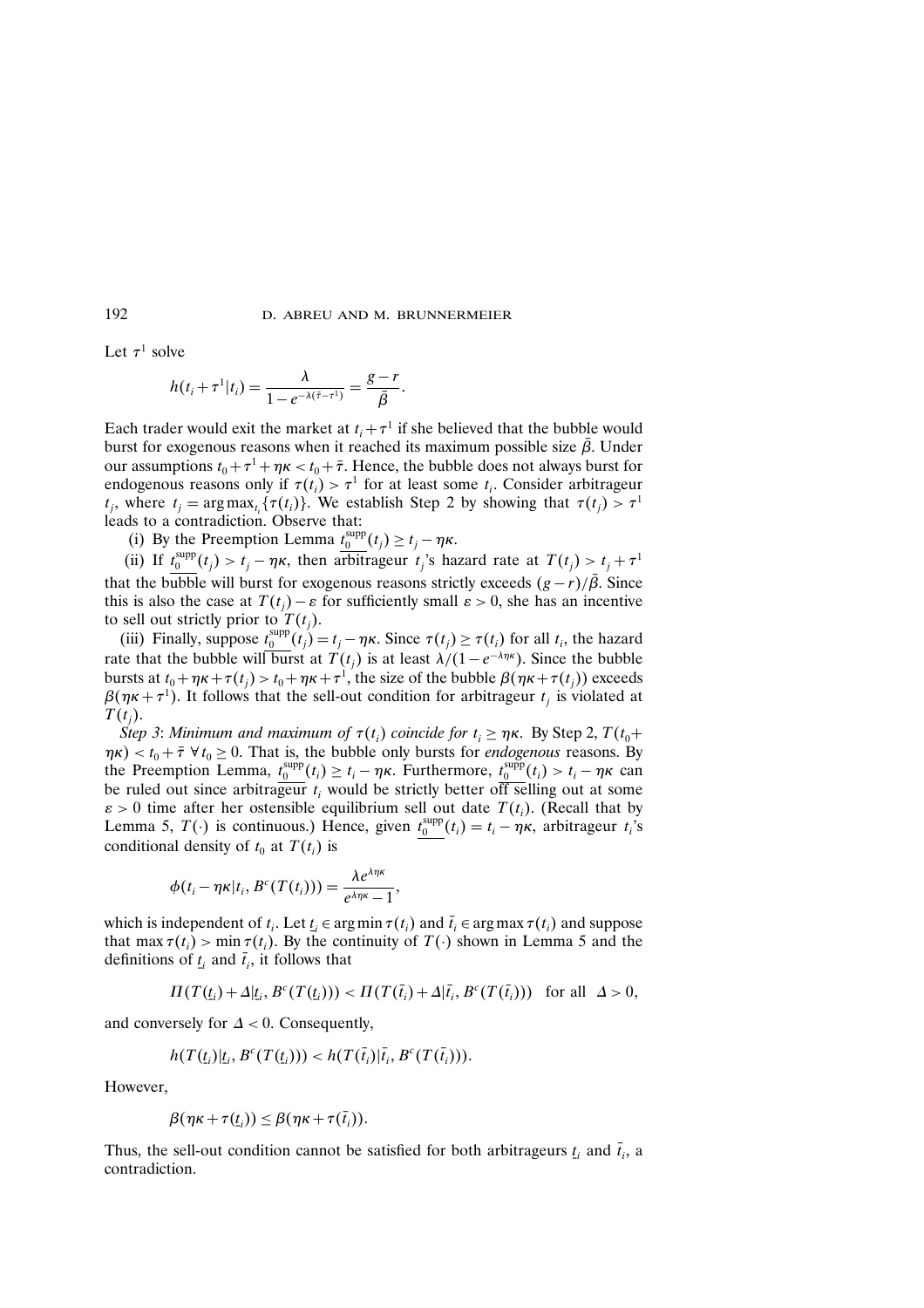Step 4: For  $t_i < \eta \kappa$ ,  $T(t_i) = T(\eta \kappa)$ . Clearly, no  $t_i$  should sell out prior to  $T(\eta \kappa)$ and by the cut-off property will sell out at  $T(\eta\kappa)$ . . Q.E.D.

Notice that the maximum 'relative' bubble size  $\beta^*$  increases as the dispersion of opinions among arbitrageurs  $\eta$  increases. The comparative statics for the absorption capacity of the behavioral traders  $\kappa$  are the same as for  $\eta$ . A larger - requires more coordination among arbitrageurs and thus extends the bubble size. Finally,  $\beta^*$  is also increasing in the 'excess growth rate' of the bubble  $(g-r)$ . The faster the bubble appreciates, the more tempting it is to ride it.

### Remarks:

• The usual backward induction argument ruling out bubbles begins at a terminal date that is common knowledge. In our model, prior to the actual bursting of the bubble it is never common knowledge even among a mass  $\kappa < 1$  of the arbitrageurs that a bubble exists. To see this, note that at  $t_0 + \eta \kappa$ , (a mass of) *k* traders know of the bubble. That is, at  $t_0 + \eta \kappa$  the existence of the bubble is mutual knowledge among  $\kappa$  traders. But they do not know that  $\kappa$  traders know of the bubble. This is the case only at  $t_0 + 2\eta\kappa$ . More generally, *n*th level mutual knowledge among  $\kappa$  arbitrageurs is achieved precisely at  $t_0 + n\eta\kappa$ . See Rubinstein (1989) for an early exploration of the crucial distinction between common knowledge and high levels of mutual knowledge.

• Note that in contrast to Tirole (1982) and Milgrom and Stokey (1982), our trading game is not a zero-sum game. The profits of rational arbitrageurs come at the expense of the behavioral traders.

## 6. SYNCHRONIZING EVENTS

A central theme of our analysis is that dispersion of opinion makes it difficult for arbitrageurs to synchronize selling out of the bubble asset. This "difficulty" provides crucial cover for profitable 'riding of the bubble.' A natural conjecture is that the presence of synchronizing events punctures this cover. Perhaps the most obvious such events are dates like Friday, April 13th, 2001. In fact, the analysis of the preceding section allows arbitrageurs to condition on absolute time. Nevertheless, equilibrium was found to be unique and symmetric: all arbitrageurs wait the same number of periods  $\tau^*$  after becoming aware of the mispricing before attacking. Hence, perfectly anticipated events have no impact on the analysis. In Section 6.1 we consider unanticipated synchronizing events. The important implications of this analysis are that:

(i) news may have an impact disproportionate to any intrinsic (fundamental) informational content;

(ii) fads and fashions may arise in the use of different kinds of information;

(iii) while synchronizing events facilitate "coordinated attacks," when such attacks fail, they lead to a temporary strengthening of the bubble.

Finally in Section 6.2 we consider price events. These may also serve as synchronization devices and lead to full correction (a price cascade) or market rebounds.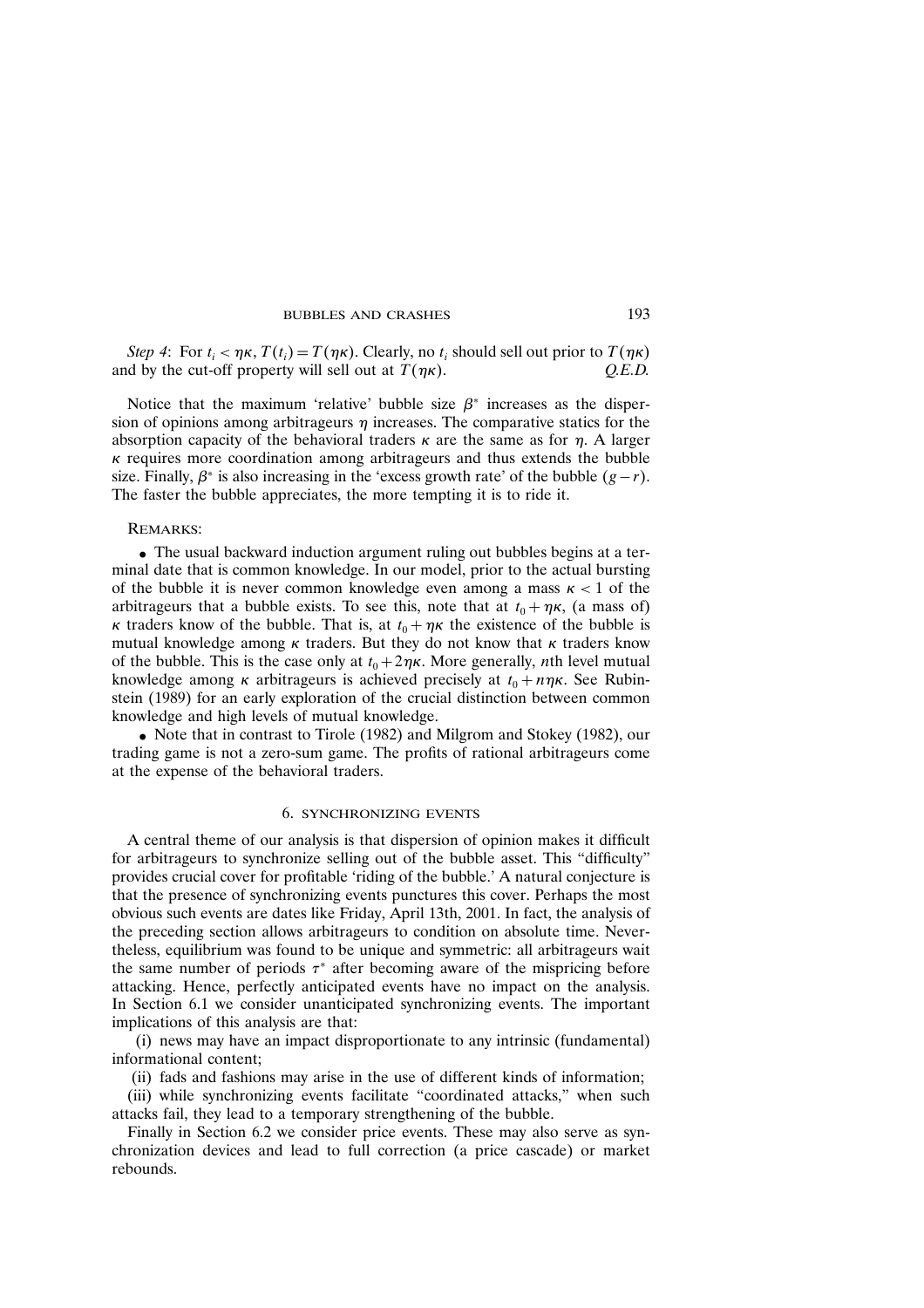### 6.1. Uninformative Events

Since the primary emphasis of this section is to understand the role of 'news' in causing price changes beyond its informational content, we restrict our formal analysis to nonfundamental events that serve as pure coordination devices. In particular, we extend the earlier model to allow for the arrival of synchronizing signals at a Poisson arrival rate  $\theta$ .

It is natural to assume that only arbitrageurs who are aware of the bubble observe synchronizing events. Indeed, we assume that such events are only observed by traders who became aware of the bubble more than  $\tau_e \ge 0$  periods ago. The stronger assumption that  $\tau_e > 0$  captures in a simple way the idea that arbitrageurs become more wary the longer they have been aware of the bubble, and, hence, look out more vigilantly for signals that might precipitate a bursting of the bubble. An alternative justification for some arbitrageurs not recognizing synchronizing events is suggested by the second remark at the end of this subsection.

Synchronizing events both allow arbitrageurs to synchronize sell outs and also convey valuable information in the event that attacks are unsuccessful. The bubble will survive a synchronized sell out if an insufficient number of arbitrageurs have observed the synchronizing event, that is, if  $t_0$  is sufficiently high. Let  $t_e$ be the date of such a synchronizing event. By the cut-off property, there exists  $\tilde{\tau}_{e} \geq \tau_{e}$  such that all arbitrageurs  $t_i$ , who observed the sunspot at least  $\tilde{\tau}_{e}$  periods after becoming aware of the mispricing, sell out after observing the synchronizing event at  $t_e$ . If the bubble does *not* burst then all arbitrageurs learn that  $t_0 > t_e - \tilde{\tau}_e - \eta \kappa$ . It follows that all arbitrageurs  $t_i$  with  $t_i \leq t_e - \tilde{\tau}_e$  will re-enter the market until type  $t_e - \tilde{\tau}_e$  first exits in equilibrium, or until the next synchronizing event occurs. Even traders who left the market prior to the arrival of the synchronizing event buy back their shares.

In contrast to the previous sections, there is no hope of finding a unique equilibrium in this generalized setting. For example, the equilibrium behavior of the previous section would be exactly replicated if all arbitrageurs were to simply ignore all synchronizing events, and there are potentially numerous intermediate levels of responsiveness to synchronizing signals. We focus on responsive equilibria.

DEFINITION 6: A 'responsive equilibrium' is a trading equilibrium in which each arbitrageur believes that all other traders will synchronize (sell out) at each synchronizing event.

This raises the bar for our analysis since bubbles are harder to sustain in a responsive equilibrium. This is the polar opposite of the equilibrium in which all arbitrageurs ignore all synchronizing events.

We establish that there exists a unique responsive equilibrium. It is symmetric in the sense that as long as an arbitrageur does not observe a synchronizing event, each arbitrageur stays in the market for a fixed number  $\tau^{**}$  periods after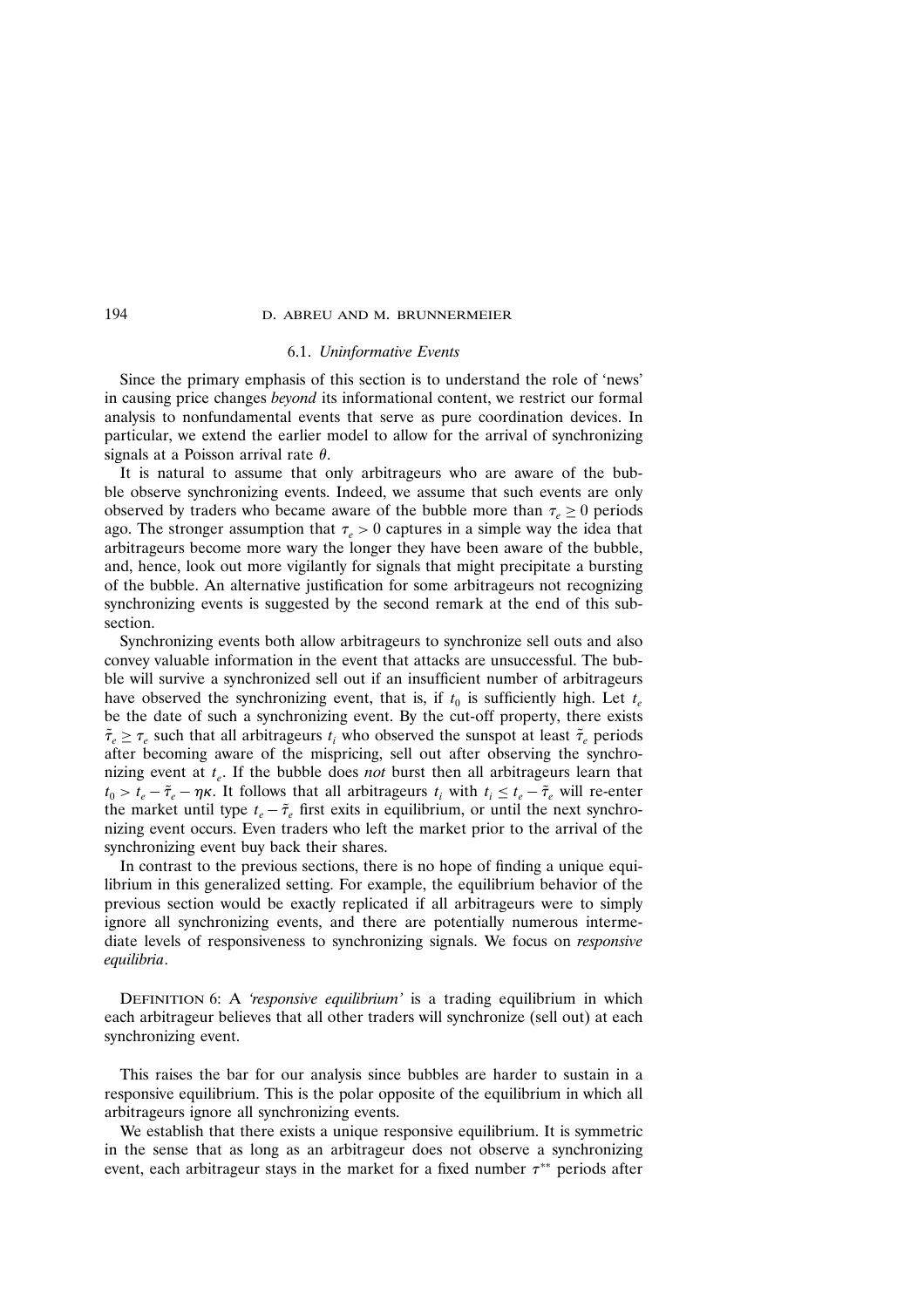becoming aware of the bubble. We assume that  $\theta < (g - r)/\beta$  to ensure that the possible occurrence of a synchronizing event does not by itself justify selling out. As in Subsection 5.2 (endogenous crashes), we focus on the parameter values that satisfy

$$
\frac{g-r}{\bar{\beta}} < \frac{\lambda}{1-e^{-\lambda\eta\kappa}} < \frac{g-r}{\beta(\eta\kappa)}.
$$

The latter inequality guarantees that no arbitrageur finds it optimal to sell out even before she becomes aware of the mispricing.

PROPOSITION 4: There exists a unique responsive equilibrium. In this equilibrium, each arbitrageur  $t_i$  always sells out at the instances of synchronizing events  $t_e \ge t_i + \tau_e$ . Furthermore, she stays out of the market for all  $t \ge t_i + \tau^{**}$  except in the event that the last synchronized attack failed in which case she re-enters the market for the interval  $t \in (t_e, t_e + \tau^{**} - \tau_e)$ , unless a new synchronizing event occurs in the interim.

Absent the arrival of a synchronizing event the bubble will burst at  $t_0 + \eta \kappa + \tau^{**}$ . The arrival of synchronizing events might accelerate the bursting date. After a failed sell out at the latest synchronizing event  $t<sub>e</sub>$ , even traders who started selling out prior to  $t_e$ , that is, traders with  $t_i < t_e - \tau^{**}$ , buy back shares. Sell outs only resume at  $t_e + \tau^{**} - \tau_e$ . 'Market sentiment' bounces back after a failed synchronized attack. However, even in the event of failed attacks and re-entry by arbitrageurs into the market, the bubble bursts no later than  $t_0 + \eta \kappa + \tau^{**}$ .

The proof of Proposition 4 is summarized in Appendix A.2. Notice that given the structure of our setup, the equilibrium is fully characterized by  $\tau^{**}$ : In any trading equilibrium, all arbitrageurs who sold out after the last synchronizing event will re-enter the market after a failed attack and sell out again exactly when the 'first' trader, who did not participate in the synchronized sell out, exits the market.

## Remarks:

• The news events above are special in that they convey no information about the value of the asset. Nevertheless, they facilitate synchronization. An immediate consequence is that, in general, news events may have an impact quite out of proportion to their fundamental content.

• The issue of what events are considered by market participants to be synchronizing events is a subtle one. There is obviously an unlimited supply of potential synchronizing events (such as the weather, the levels of various economic indicators, etc.). But which do participants view as relevant? Their very abundance emphasizes the difficulty and suggests a higher level synchronization problem, and the possibility of multiple equilibria.

• The above issue is closely related to *fads and fashion* in the acquisition and use of information. For example, trade figures drove the market during the 1980's. In contrast, in the late 1990's Alan Greenspan's statements moved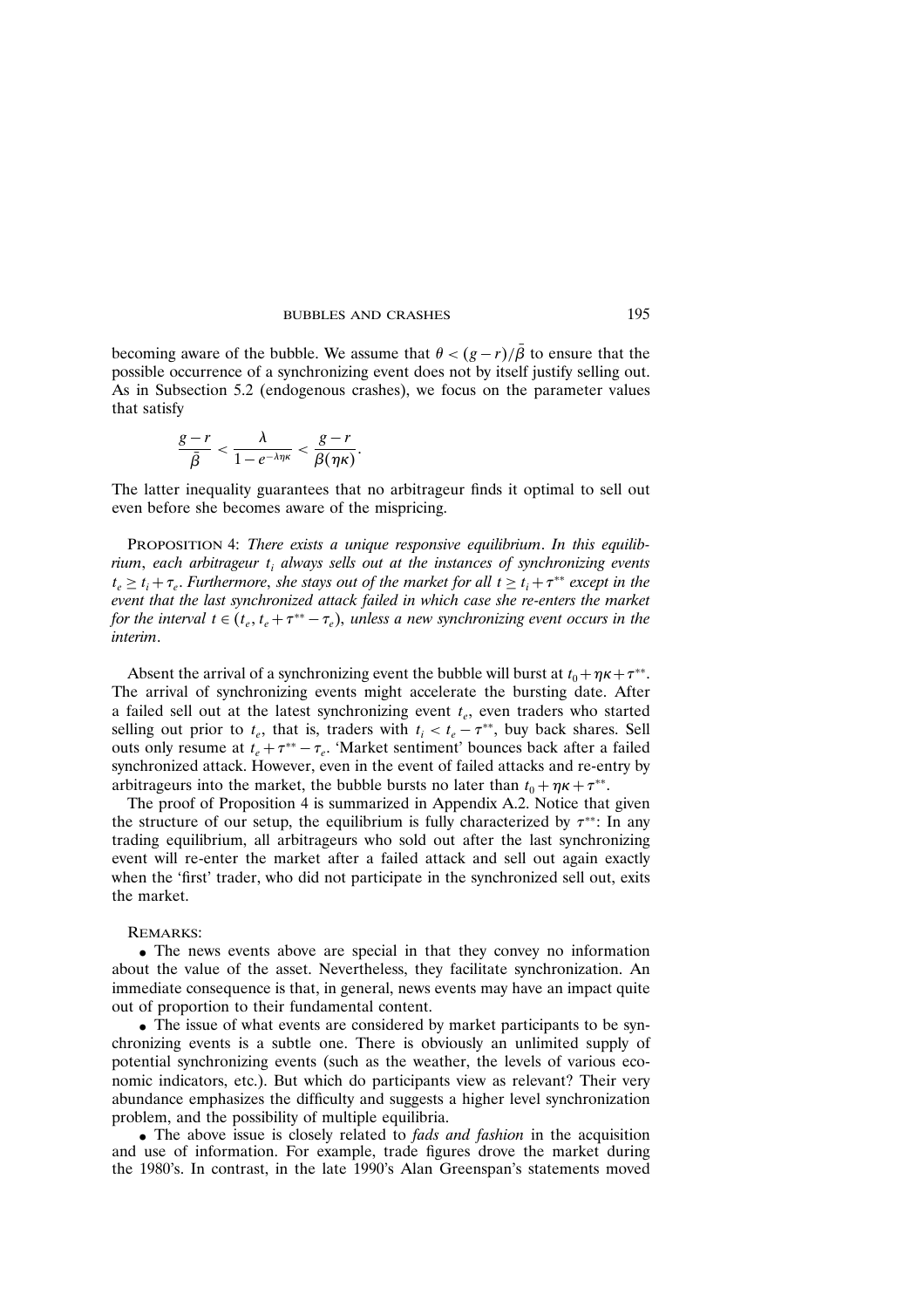stock prices, while trade figures were ignored. The model in this section may be extended to allow for multiple types of signals,  $A, B, C$ , etc. In some equilibria, arbitrageurs may condition on  $\overline{A}$  and  $\overline{C}$ , in others only on  $\overline{B}$ , etc. More interestingly, some equilibria may initially condition on  $A$  and then after some histories switch to  $B$  and subsequently back to  $A$ , etc. Such a model would yield a rudimentary theory of fads and fashion. These themes are reminiscent of Keynes' (1936) comparison of the stock market with a beauty contest:

professional investment may be likened to those newspaper competitions in which the competitors have to pick out the six prettiest faces from a hundred photographs, the prize being awarded to the competitor whose choice most nearly corresponds to the average preferences of the competitors as a whole; so that each competitor has to pick, not those faces which he himself finds prettiest, but those which he thinks likeliest to catch the fancy of the other competitors, all of whom are looking at the problem from the same point of view.

### 6.2. Price Events—Price Cascades and Market Rebounds

Arguably, the most visible synchronizing events on Wall Street are large past price movements or breaks through psychological resistance lines. In this section, we allow random temporary price drops to occur, which are possibly due to mood changes by behavioral traders. This enables us to illustrate how a large price decline might either lead to a full blown crash or to a rebound. In the latter event the bubble is strengthened in the sense that all arbitrageurs are 'in the market' for some interval, including those who had previously exited prior to the price shock.

In our simple and highly stylized model, exogenous price drops occur with a Poisson density  $\theta_p$  at the end of a random trading round t. We suppose that behavioral traders' mood changes temporarily and that they are only willing to hold on to shares if the price is less than or equal to  $(1 - \gamma_p)p_t$ . If the bubble does not burst in the 'subsequent' trading round, behavioral traders regain their confidence and are willing to sell and buy at a price of  $p_t$  until their absorption capacity  $\kappa$  is reached or another price drop occurs. Arbitrageurs who exit the market immediately after a price drop receive  $(1-\gamma_p)p_t$  per share. Should the synchronized attack after a price drop fail, arbitrageurs can only buy back their shares at a price of  $p_t$ . In other words, leaving the market even only for an instant is very costly despite the absence of transactions costs, which we set equal to zero. Hence, only traders who are sufficiently certain that the bubble will burst after the price drop will leave the stock market. Let  $H_p^n := (t_p^{(1)}, \ldots, t_p^{(n)})$  denote a history of past temporary price drops. Proposition 5 states that only traders who became aware of the mispricing more than  $\tau_p(H_p^n)$  periods earlier will choose to leave the market and attack the bubble after a price drop. Notice that, although  $\tau_p(H_p^n)$  is derived endogenously for the subgame after a price drop, it serves the same role as the exogenous  $\tau_e$  in subsection 6.1. The structure of the equilibrium is similar to the unique responsive equilibrium of the preceding subsection, with the main difference being that all arbitrageurs know  $H_p^n$ , and  $H_p^n$  affects  $\tau_p(H_p^n)$ . Analogous to the previous subsection,  $\tau^{***}$  denotes how long each arbitrageur rides the bubble after  $t_i$  if there has been no price drop so far.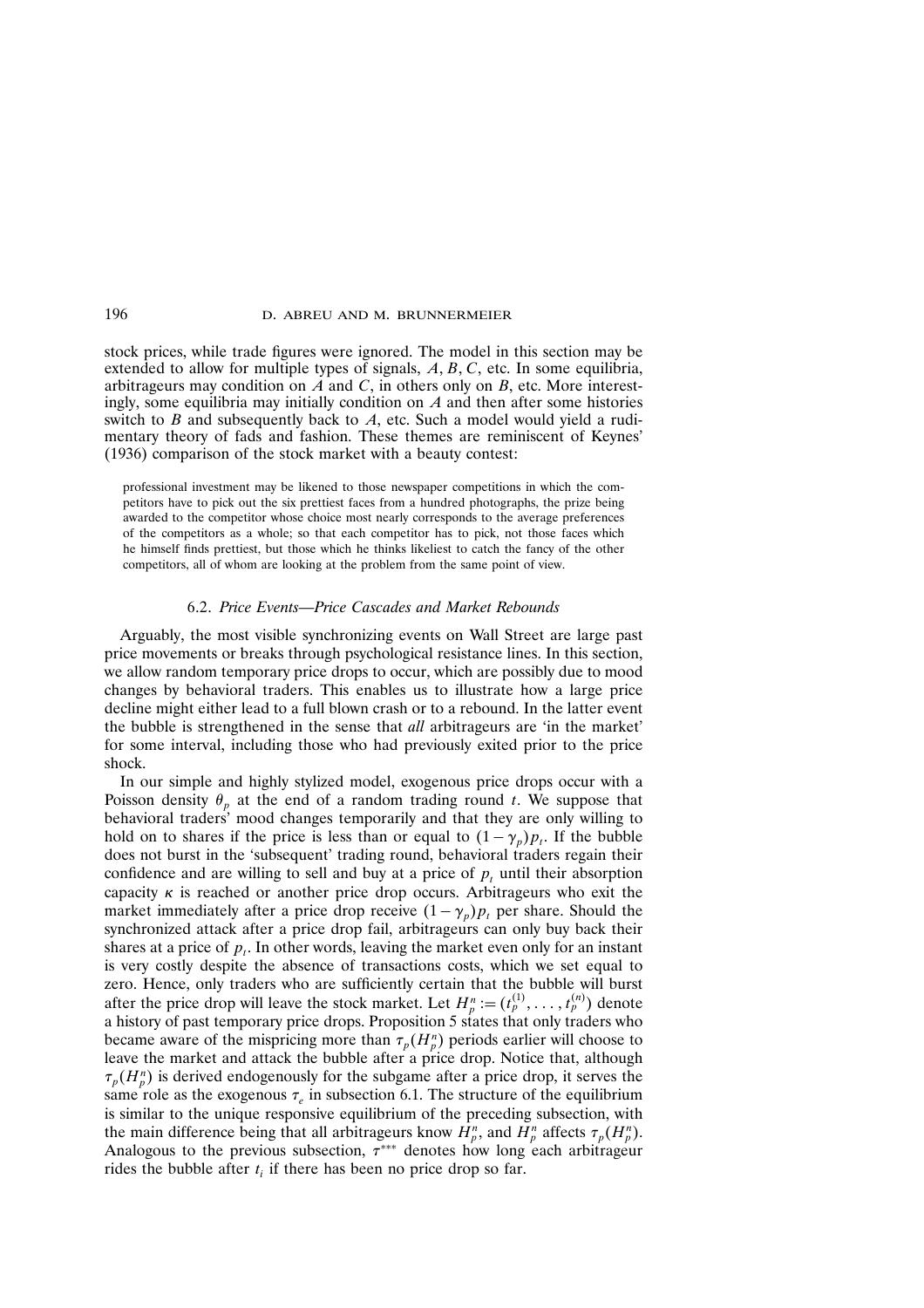PROPOSITION 5: There exists an equilibrium  $(\tau_p(\cdot), \tau^{***})$  in which arbitrageur t<sub>i</sub> exits the market after a price drop at  $t_p^{(n+1)}$  if  $t_p^{(n+1)} \ge t_i + \tau_p(H_p^n)$ . Furthermore, she is out of the market at all  $t \ge t_i + \tau^{***}$  except in the event that the last attack failed, in which case she re-enters the market for the interval  $t \in (t_p^{(n+1)}, t_p^{(n+1)} + \tau^{***} - \tau_p(H_p^n)).$ 

Proposition 5 shows that a price drop that is not followed by a crash leads to a rebound and temporarily strengthens the bubble. In this case all arbitrageurs can rule out that the bubble will burst within  $(t_p^{(n+1)}, t_p^{(n+1)} + \tau^{***} - \tau_p(H_p^n))$  for endogenous reasons. Within this time interval, the price grows at a rate of  $g$  with certainty, except if another exogenous price drop occurs. Consequently, all arbitrageurs re-enter the market after a failed attack and buy back shares at a price of p<sub>t</sub>, even if they have sold them an instant earlier for  $(1-\gamma^p)p_t$ . Furthermore, the failed attack at  $t_p^{(n)}$  increases the endogenous threshold  $\tau_p(H_p^n)$ . More specifically, a failed attack at  $t_p^{(n)}$  makes arbitrageurs more cautious about the prospects of mounting a successful attack after a price drop at  $t_p^{(n+1)} > t_p^{(n)}$ . In particular, if  $t_p^{(n+1)}$  is close to a failed synchronized sell out at  $t_p^{(n)}$ , arbitrageurs will not find it optimal to exit again at  $t_p^{(n+1)}$ .<sup>16</sup>

## 7. CONCLUSION

This paper argues that bubbles can persist even though all rational arbitrageurs know that the price is too high and they jointly have the ability to correct the mispricing. Though the bubble will ultimately burst, in the intermediate term, there can be a large and long-lasting departure from fundamental values. A central, and we believe, realistic, assumption of our model is that there is dispersion of opinion among rational arbitrageurs concerning the timing of the bubble. This assumption serves both as a general metaphor for differences of opinion, information and beliefs among traders, and, more literally, as a reduced-form modeling of the temporal expression of heterogeneities amongst traders. While it is well understood that appropriate departures from common knowledge will permit bubbles to persist, we believe that our particular formulation is both natural and parsimonious. The model provides a setting in which 'overreaction' and self-feeding price drops leading to full-fledged crashes will naturally arise. It also provides a framework that allows one to rationalize phenomena such as 'resistance lines' and fads in information gathering.

<sup>&</sup>lt;sup>16</sup> The equilibrium described in Proposition 5 is also maximally responsive in that price drops are responded to 'maximally' in the chronological order in which they appear. However, the bubble is more likely to burst at  $t_p^{(n+1)}$  in an equilibrium in which the earlier event at  $t_p^{(n)}$  was not responded to than in the equilibrium where arbitrageurs sold out at  $t_p^{(n)}$  and the attack failed. We do not have a uniformly most responsive equilibrium in this section, but rather one that is responsive in chronological order to the maximum extent possible. In short, the above equilibrium is not necessarily the one in which the bubble bursts earliest for any possible sequence of price drops. Note that the same issue also arises in a setting with unanticipated public events and strictly positive transactions costs  $c > 0$ . We abstracted from these effects in Section 6.1 by assuming  $c = 0$ .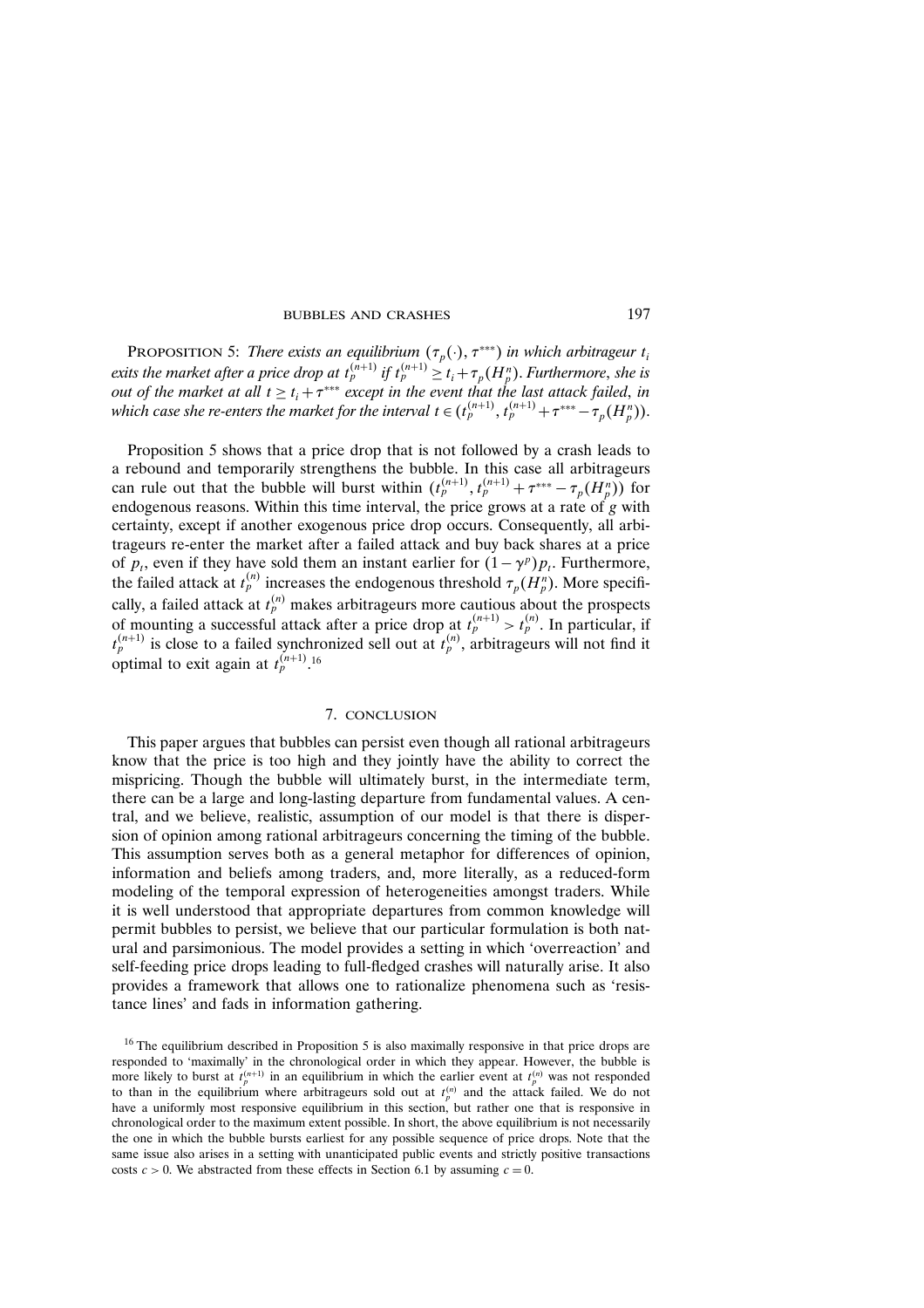Many of the assumptions of our simple model may be viewed as being conducive to arbitrage. In particular, we assume that all professionals are in agreement that assets are overvalued, while arguably there are substantial differences in opinion even amongst professionals regarding the possibility that current valuations indeed reflect a new era of higher productivity growth, lower wages, and inflation, et cetera. Presumably incorporating these realistic complications would reinforce our conclusions.

The dynamic game developed in this paper might have useful applications in other settings. These include models of currency attacks, bank-runs, and R&D investment games.

Dept. of Economics, Princeton University, Fisher Hall, Princeton, NJ 08544-1013, U.S.A.; dabreu@Princeton.edu; http://www.Princeton.edu/∼dabreu/

and

Dept. of Economics and Bendheim Center for Finance, Princeton University, 26 Prospect Avenue, Princeton, NJ 08540-5296, U.S.A.; markus@Princeton.edu; http://www.Princeton.edu/∼markus/.

Manuscript received December, 2001; final revision received May, 2002.

#### APPENDIX A: General Payoff Specification

Let  $B(t) = \{t_0 | T^*(t_0) < t\}$  be the set of  $t_0$  that lead to a bursting of the bubble strictly prior to t. Let  $B^{c}(t)$  denote the complement of  $B(t)$  and  $b(t) = \{t_0 | T^{*}(t_0) = t\}$  be the set of  $t_0$  that lead to a bursting exactly at  $t$ .

The value at time  $t<sup>1</sup>$  of a position consisting of  $x<sup>1</sup>(t<sup>1</sup>)$  stocks that is maintained unchanged until the bubble bursts is (from the viewpoint of arbitrageur  $t_i$ ):

$$
V^1((x^1, t^1)|t_i) = x^1 \int_{B(t_i+\tilde{\tau})} e^{-r(T^*(t_0)-t^1)} [1 - \beta(T^*(t_0) - t_0)] p(T^*(t_0)) d\Phi(t_0|t_i, B^c(t^1)),
$$

where

$$
\Phi(\cdot|t_i, B^c(t^1)) = \frac{\Phi(\cdot|t_i)}{1 - \Phi(t^1|t_i)}
$$

is arbitrageur  $t_i$ 's distribution over  $t_0$ , conditional upon the time  $t_i$  when arbitrageur  $t_i$  became aware of the mispricing, and conditional upon the existence of the bubble at  $t^1$ .

Proceeding iteratively from the final change of position, the value at  $t^2 < t^1$  of  $x^2$  stocks of which  $(x<sup>2</sup> - x<sup>1</sup>)$  are sold at  $t<sup>1</sup>$  is given by

$$
V^{2}((x^{2},t^{2}), (x^{1},t^{1})|t_{i})
$$
\n
$$
= x^{2} \int_{B(t^{1})\setminus B(t^{2})} e^{-r(T^{*}(t_{0})-t^{2})} [1 - \beta(T^{*}(t_{0})-t_{0})] p(T^{*}(t_{0})) d\Phi(t_{0}|t_{i}, B^{c}(t^{2}))
$$
\n
$$
+ [1 - \Phi(B(t^{1})|t_{i}, B^{c}(t^{2}))] \{-e^{rt^{2}}c + e^{-r(t^{1}-t^{2})}[V^{1}((x^{1},t^{1})|t_{i}) + (x^{2}-x^{1})p(t^{1}) - A(t^{1}|t_{i}, B^{c}(t^{2}))]\}.
$$

The adjustment term  $A(t^1|t_i, B^c(t^2))$  takes care of the special case where the bubble bursts exactly at  $t^1$  and the order of  $(x^2 - x^1)$  shares is not executed at the price  $p(t^1)$  but at  $[1 - \alpha_t(t_0)\beta(t - t_0)]p(t)$ . The latter term depends on the uncertain value of  $t_0$ . More precisely,

$$
A(t^1|t_i, B^c(t^2)) = (x^2 - x^1)p(t^1)\int_{b(t^1)}\alpha_t(t_0)\beta(t - t_0)d\Phi(t_0|t_i, B^c(t^2)).
$$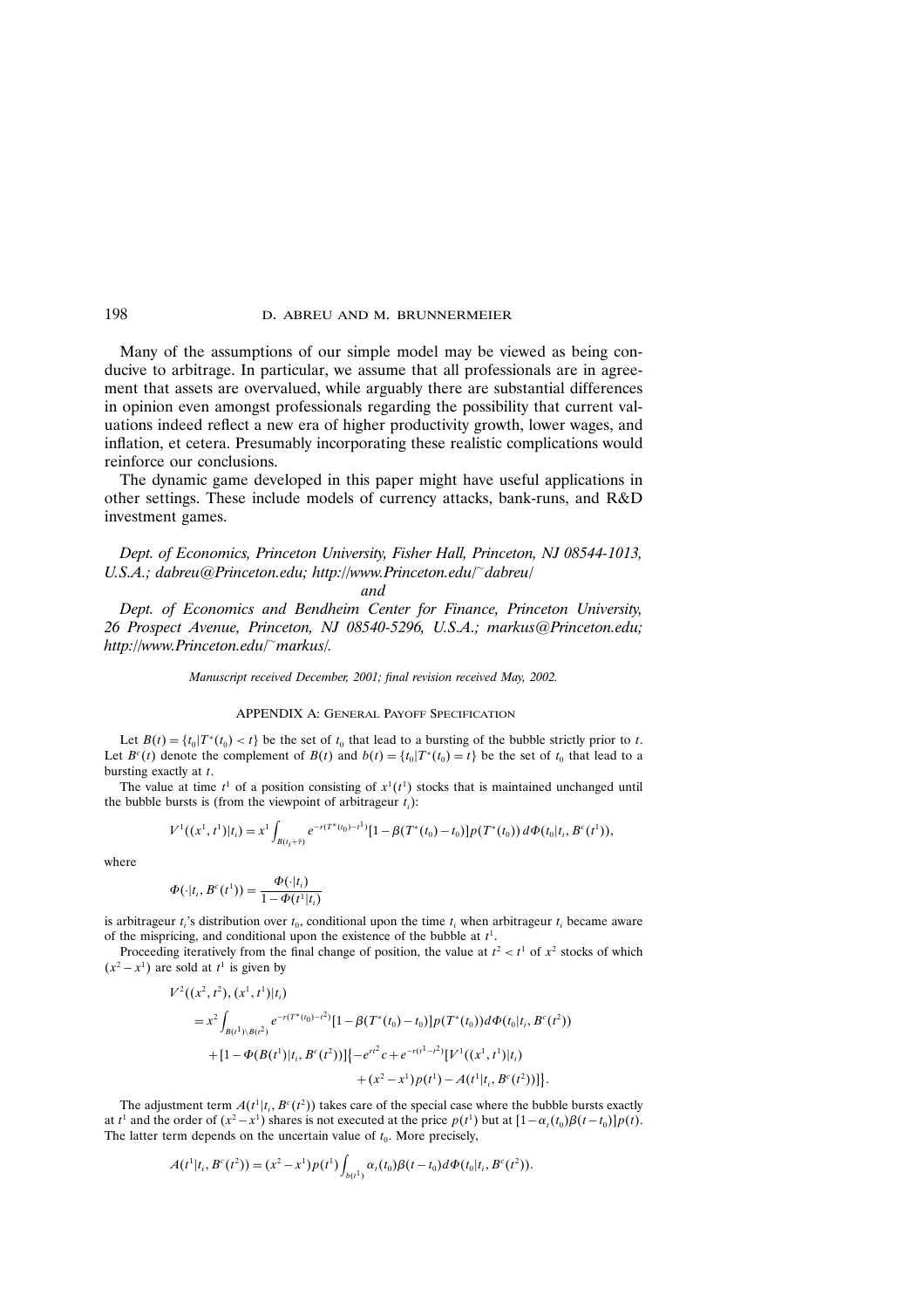Replacing superscript 2 by  $k + 1$  and superscript 1 with superscript k gives us a general recursive definition of the payoff function. Arbitrageur t<sub>i</sub>'s expected payoff from a strategy involving  $K - 1$ changes in her portfolio is then given by the function

$$
V^K((x^K, t^K), \ldots, (x^1, t^1)),
$$

where  $(x^K = 1, t^K = t_i)$  denotes her initial position.

#### APPENDIX B: DETAILS OF SECTION 4

LEMMA 1 (No partial purchases or sell-outs):  $\sigma(t, t_i) \in \{0, 1\} \ \forall t, t_i$ .

PROOF: Consider an equilibrium strategy  $\sigma(\cdot, t_i)$  that involves a change in position at  $t^k$  from the preceding position adopted at  $t^{k+1} < t^k$ . (The initial position is represented by K.) Suppose that  $x^k(t^k) \notin \{0, 1\}$  and  $\sigma(\cdot, t_i)$  is optimal. The expected payoff from  $t^{k+1}$  onwards is given by  $V^{k+1}(\cdot)$  plus the value of bond holdings. Notice that  $V^{k+1}(\cdot)$ , excluding the transaction costs  $ce^{rt^{k+1}}$ , is linear in  $x^k$ and furthermore must be strictly positive. Hence, for  $x^k - x^{k+1} > (<)0$  the payoff is strictly dominated by  $x^k = 1$  ( $x^k = 0$ ). This contradicts the initial presumption that  $\sigma(\cdot, t_i)$  is optimal. *O.E.D.* by  $x^k = 1$  ( $x^k = 0$ ). This contradicts the initial presumption that  $\sigma(\cdot, t)$  is optimal.

LEMMA 2 (Preemption): In equilibrium, arbitrageur  $t_i$  believes at time  $T(t_i)$  that at most a mass  $\kappa$ of arbitrageurs became aware of the bubble prior to her. That is,  $t_0^{\text{supp}}(t_i) \ge t_i - \eta \kappa$ .

PROOF: Let  $t_0^{\text{supp}}(t_i) = t_i - \eta \kappa - a$ . For arbitrageur  $t_i$  to believe that  $a > 0$ , it is necessarily the case that for all  $t_i \in [\overline{t_i - a}, t_i]$ , arbitrageurs  $t_i$  do not sell out prior to  $T(t_i)$ , since otherwise by Lemma 1 and Corollary 1 the bubble would have burst already. Furthermore, the aggregate selling pressure at  $t = T(t_i)$  is  $s_{t_0,t} > \kappa$  with strictly positive probability, since (by Lemma 1 and Corollary 1) all traders  $t_k \leq t_i$  will also be fully out of the market at  $T(t_i)$ . Hence, with strictly positive probability all traders  $t_i$ , who first sell out at  $T(t_i)$  will only receive the post-crash price for their sales. Consequently, all traders  $t_j \in [t_i - a, t_i)$  have an incentive to preempt (attack slightly earlier) the possible crash at  $T(t_i)$ , a contradiction. *O.E.D.* a contradiction.

LEMMA 3 (Bursting Time): The function  $T^*(\cdot)$  is strictly increasing.

PROOF: Recall  $T^*(t_0) = \min\{T(t_0 + \eta\kappa), t_0 + \bar{\tau}\}\)$ . Since  $T(\cdot)$  is weakly increasing by the cut-off property, so is  $T^*(\cdot)$ . Now suppose that there exists  $\bar{t}_0 > t_0$  such that  $T^*(t_0) = T^*(\bar{t}_0)$ . Clearly,  $t_0 + \bar{\tau} \geq$  $T^*(t_0)$ . It follows that for all  $t_0 \in (t_0, \bar{t}_0], T(t_0 + \eta \kappa) = T^*(t_0) = T^*(t_0)$ . Let  $t_i = t_0 + \eta \kappa$ . By Lemma 2  $t_0^{\text{supp}}(t_i) \ge t_0$ . However,  $t_0^{\text{supp}}(t_i) \le t_0 < t_0 \equiv t_i - \eta \kappa$ , a contradiction. Q.E.D.

LEMMA 4 (Continuity of T<sup>\*</sup>): The function  $T^*$ :  $[0, \infty) \rightarrow [0, \infty)$  is continuous.

PROOF: (i) Since  $T^*$  is increasing, we only need to rule out upward jumps. Suppose that there is an upward jump at  $t_0$ . Then for small enough  $\varepsilon > 0$  and  $s \in (t_0 - \varepsilon, t_0)$ ,  $T^*(s) = T(s + \eta \kappa)$ . Let  $T^* = \lim_{s \searrow t_0} T^*(s)$  and  $T^* = \lim_{s \nearrow t_0} T^*(s)$ , and suppose  $\varepsilon < T^* - T^*$ . Recall that transactions cost  $ce^{rt}$ is incurred for any change of position at  $t$ . This precludes an arbitrageur from changing position at t and t' if the probability of a crash between t and t' is small relative to c. Hence, for small enough  $\varepsilon > 0$ , type  $t_i = t_0 + \eta \kappa - \varepsilon$  is strictly better off selling out at  $T^* - \varepsilon > \underline{T}^*$  than at  $T(t_i) < \underline{T}^*$ , a contradiction. Q.E.D.

LEMMA 5 (Continuity of T): The function  $T : [0, \infty) \to [0, \infty)$  is continuous.

PROOF: This argument is almost identical in structure to the proof of Lemma 4 and is omitted.

LEMMA 6 (Zero Probability): For all  $t_i > 0$ , arbitrageur  $t_i$  believes that the bubble bursts with probability zero at the instant  $T(t_i)$ . That is,  $Pr[T^{*-1}(T(t_i))]t_i, B^c(T(t_i))] = 0$  for all  $t_i > 0$ .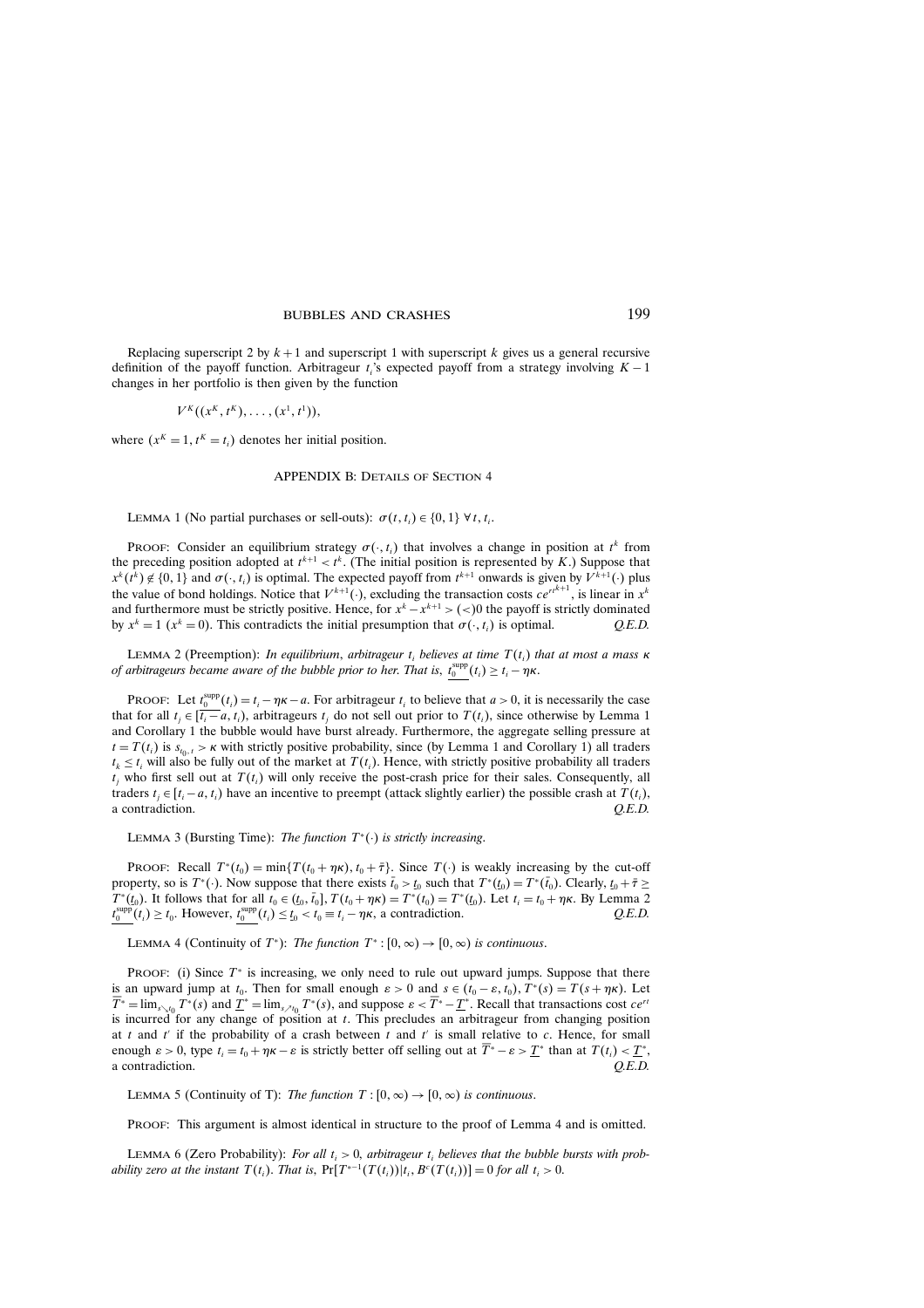PROOF: Observe that the conditional c.d.f.

$$
\Phi[t_0|t_i, B^c(T(t_i))] = \frac{\Phi(t_0) - \Phi(t_0^{\text{supp}}(t_i))}{\Phi(t_i) - \Phi(t_0^{\text{supp}}(t_i))}.
$$

Clearly, the latter is continuous.  $Q.E.D.$ 

#### Appendix C: Details of Section 6

#### C.1. Restriction to Interim-Trigger-Strategies

Let an *interim-trigger-strategy* be one for which an agent follows a trigger-strategy between two successive synchronizing events. We argue that, in equilibrium, agents use interim-trigger-strategies. Let  $H(t|t_i) := (t_e^{(1)}, \ldots, t_e^{(n)})$  denote a history of past events at times  $t_e^{(1)} < t_e^{(2)} < \cdots < t_e^{(n)}$ strictly prior to t and observed by arbitrageur  $t_i$ . Let  $t_i^{(n)} \in H(t|t_i)$  be the time of the most recent synchronizing event observed by arbitrageur  $t_i$ . Let  $t_a$  equal  $t_i$  if arbitrageur  $t_i$  has not observed any synchronizing event, and equal  $t_e^{(n)}$  otherwise. Denote arbitrageur  $t_i$ 's posterior distribution over  $t_0$  at  $t = t_a$  by  $\Phi(\cdot | t_i, B^c(t_a), H(t_a | t_i))$ . In other words, trader  $t_i$  conditions upon her awareness date, the fact that the bubble did not burst prior to  $t_a$  and the history of observed past synchronizing events if  $t_a = t_e^{(n)}$ . The event that the bubble did not burst prior to  $t_a$ ,  $\widetilde{B}^c(t_a)$ , depends on the realization of  $t_0$ 

DEFINITION 5: (i) The function  $T_e(t_i) = \inf\{t | \sigma(t, t_i) > 0, H(t_i | t_i) = \emptyset\}$  denotes the first instant at which arbitrageur  $t_i$  sells out any of her shares conditional upon not having observed a synchronizing event thus far.

and also on the sequence of synchronizing events. To simplify notation we denote  $\{t_i, B^c(t_a), H(t_a|t_i)\}$ 

(ii) The function  $T_e^*(t_0) = \min\{T_e(t_0 + \eta\kappa), t_0 + \bar{\tau}\}\)$  specifies the *date at which the bubble bursts*, absent the observation of a synchronizing event by trader  $t_0 + \eta \kappa$ .

The analysis for  $T(\cdot)$  and  $T^*(\cdot)$  of Section 4 applies to  $T_e(\cdot)$  and  $T_e^*(\cdot)$  in this section. In particular,  $T_e^*(\cdot)$  is strictly increasing and continuous. The arguments are analogous and are not repeated here. Since each arbitrageur incurs positive transactions cost  $c$  when selling her shares, and the bubble bursts with zero probability at each instant, she has to leave the market at least for an interval. Arbitrageur  $t_i$  stays out of the market at least until arbitrageur  $t_i + \varepsilon$  exits the market. Recall that the occurrence of synchronization events alone does not justify the loss in appreciation from exiting over a certain interval, since  $\theta\beta < g-r$ . Hence, a generalized version of Proposition 1 applies between synchronization events, leading to what we have termed interim-trigger-strategies. Furthermore, the distribution function that the bubble will burst in the absence of further synchronizing events is given by

$$
\Pi(t|\mathcal{F}_i(t_a)) = \Phi(T_e^{*-1}(t)|\mathcal{F}_i(t_a)).
$$

Since in Section 6 arbitrageurs re-enter the market in equilibrium, transactions costs are potentially incurred repeatedly. Keeping track of all transactions costs complicates the analysis in uninteresting ways. In what follows we exploit the strategic restrictions obtained above (i.e. interim-triggerstrategies), while setting transactions costs to zero.

#### C.2. Generalized Sell-out Condition

LEMMA 8 (Generalized Sell-out Condition): Suppose arbitrageur  $t_i$  has not observed a failed sell out. Then she sells out at t satisfying

$$
h(t|\mathcal{I}_{i})\beta(t-T_e^{*-1}(t))+\theta\int_{t_0\leq t-\tau_e-\eta\kappa}(\alpha_{t_0,t}\beta(t-t_0))\,d\Phi(t_0|\mathcal{I}_{i_1})=g-r.
$$

by  $\mathcal{F}_{t_i}(t_a)$ .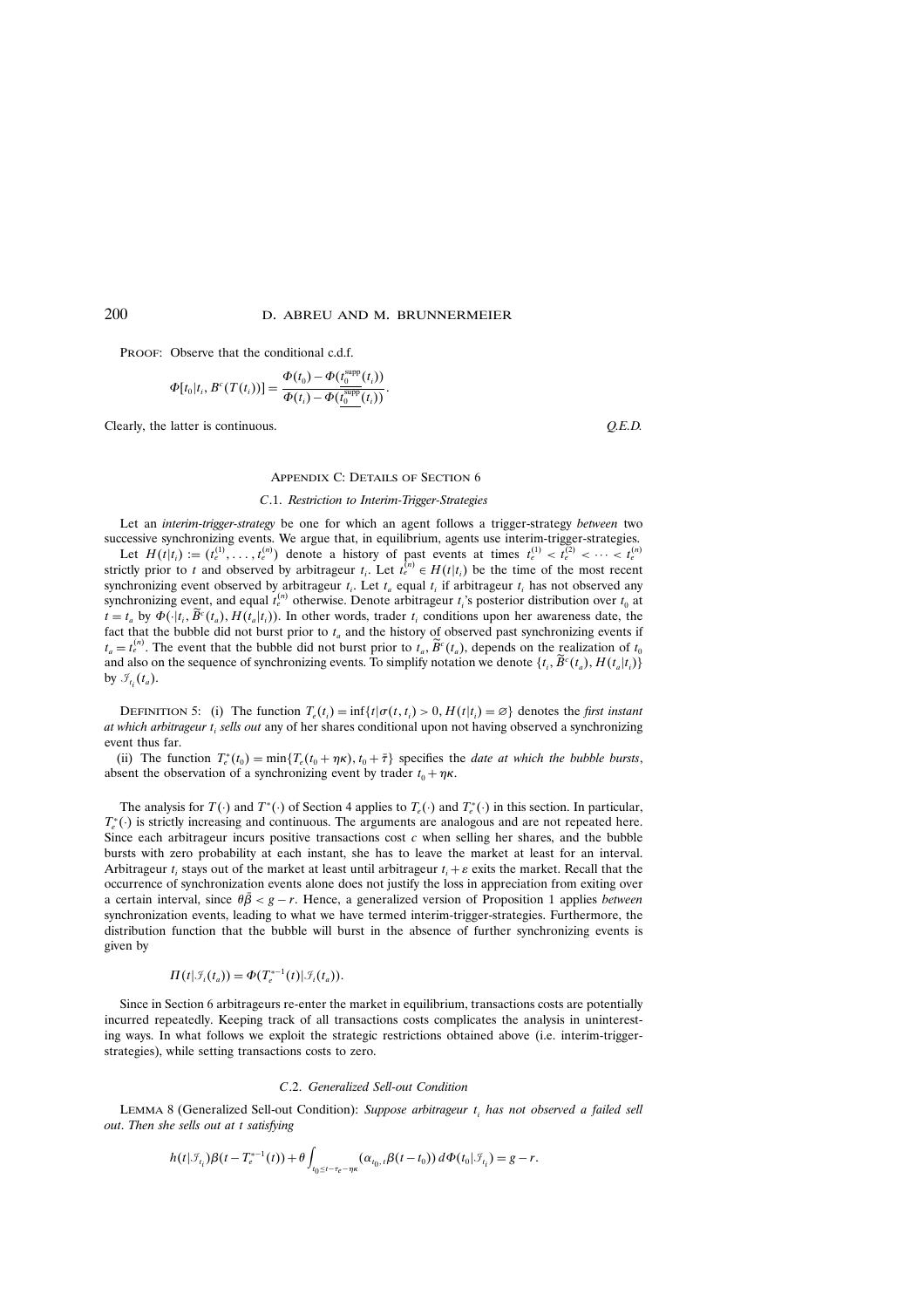The proof is similar to that of Lemma 7. The first term reflects the possibility that the bubble might burst in the next instant due to endogenous selling pressure. From trader  $t_i$ 's viewpoint this occurs at the hazard rate

$$
h(t|t_i) = \frac{\pi(t|\mathcal{I}_{t_i})}{1 - \Pi(t|\mathcal{I}_{t_i})}.
$$

In this case, the relative size of the bubble is  $\beta(t - T_e^{*-1}(t))$ . Arbitrageur  $t_i$  also has to take into account the possibility that an unexpected synchronizing announcement might occur at t with a density of  $\theta$ . The synchronizing event is followed by a crash if  $t_0 \le t - \eta \kappa - \tau_e$ . In this case the relative size of the bubble  $\beta(t-t_0)$  depends on the realization of  $t_0$ . Note that in the case of a synchronizing event, trader  $t_i$  still has a chance to leave the market at the pre-crash price with probability  $(1 - \alpha_{t_0, t})$ . Hence, one has to multiply the advantage of attacking prior to the arrival of a synchronizing event by  $\alpha_{t_0,t}$ . Recall that  $(1-\alpha_{t_0,t})$  is the fraction of orders executed at the pre-crash price over all orders submitted immediately after a synchronizing event. The exact payoff specification and a more formal proof of this lemma can be found in an earlier version of our paper (Abreu and Brunnermeier (2001)).

#### C.3. Proof of Proposition 4

Step 1: Derive symmetric equilibrium  $\tau^{**}$ . 1.1. Recall that  $\tau^{**} = T_e(t_i) - t_i \forall t_i$  denotes the number of periods an arbitrageur waits to sell out if she does not observe any synchronizing event. Note that ∗∗ fully characterizes the symmetric responsive equilibrium outlined in Proposition 4. In any trading equilibrium all arbitrageurs who sold out after the last synchronizing event will re-enter the market after a failed attack and sell out again exactly when the 'first' trader, who did not participate in this common sell out, exits the market. This follows directly from the cut-off property. Hence, we can restrict our attention to the trading activity of traders who have not observed a synchronized event as yet. By describing their trading strategy we fully characterize any trading equilibrium.

1.2. There exists a unique symmetric trading equilibrium. Note that each arbitrageur  $t_i$ 's posterior about  $t_0$  at  $T_e(t_i)$  exactly coincides with the posterior she had at  $T(t_i)$  in a setting without synchronizing events. That is,

$$
\Phi(t_0|t_i, B^c(T_e(t_i)), H(T_e(t_i)|t_i) = \varnothing) = \Phi(t_0|t_i, B^c(T(t_i))).
$$

To see this, observe that in any symmetric equilibrium, the support of  $t_0$  at  $T_e(t_i)$  is also  $[t_i - \eta \kappa, t_i]$  (as in Section 5). Furthermore, any unobserved synchronizing event at  $t_e < t_i + \tau_e$  would not have led to a bursting of the bubble, since  $t_e < t_0 + \eta \kappa + \tau_e$  for all possible  $t_0 \in [t_i - \eta \kappa, t_i]$ . Hence, synchronizing events do not serve to distinguish between  $t_0$  in the latter interval. Since the posteriors are the same, so is the hazard rate  $h(t|\mathcal{I}_{t_i})$  at the time that trader  $t_i$  sells out in either setting.

1.3. Clearly, if  $\tau_e \ge \tau^{**}$ , then synchronizing events have no impact on the bursting of the bubble, since trader  $t_0 + \eta \kappa$  does not observe a signal prior to  $t_0 + \eta \kappa + \tau^{**}$ . Hence in this case  $\tau^{**} = \tau^*$ . Suppose now that  $\tau_{e} < \tau^{*}$ .

Define

$$
\varphi(\tau) = h(t_i + \tau | \mathcal{I}_{t_i}) \beta(\tau + \eta \kappa)
$$
  
+ 
$$
\theta \int_{t_0 \le t_i + \tau - \tau_e - \eta \kappa} (\alpha_{t_0, s} \beta(t_i + \tau - t_0)) d\Phi(t_0 | \mathcal{I}_{t_i}) - (g - r).
$$

For equilibrium  $\tau^{**}$  it is necessary that  $\varphi(\tau^{**}) = 0$ . We argue that  $\tau^{**}$  such that  $\varphi(\tau^{**}) = 0$  is (i) unique, and (ii) exists. By Step 1.2  $h(t_i + \tau^{**} | \mathcal{I}_{t_i})$  is constant across equilibrium  $\tau^{**}$ . However,  $\beta(\cdot)$ is strictly increasing,  $\Phi(t_0|\mathcal{I}_{t_i})$  is the same, and the upper bound of the integral is increasing in  $\tau$ . Thus,  $\varphi(\tau^{**})$  is strictly increasing in equilibrium  $\tau^{**}$ . Uniqueness follows directly.

For  $\tau < \tau_e$  the sell out condition reduces to  $h(t_i + \tau | \mathcal{I}_{t_i}) \beta(\tau + \eta \kappa) - g - r = 0$ . There does not exist a  $\tau < \tau_e$  that solves this equation. This follows directly from the fact that we focus on  $\tau_e < \tau^*$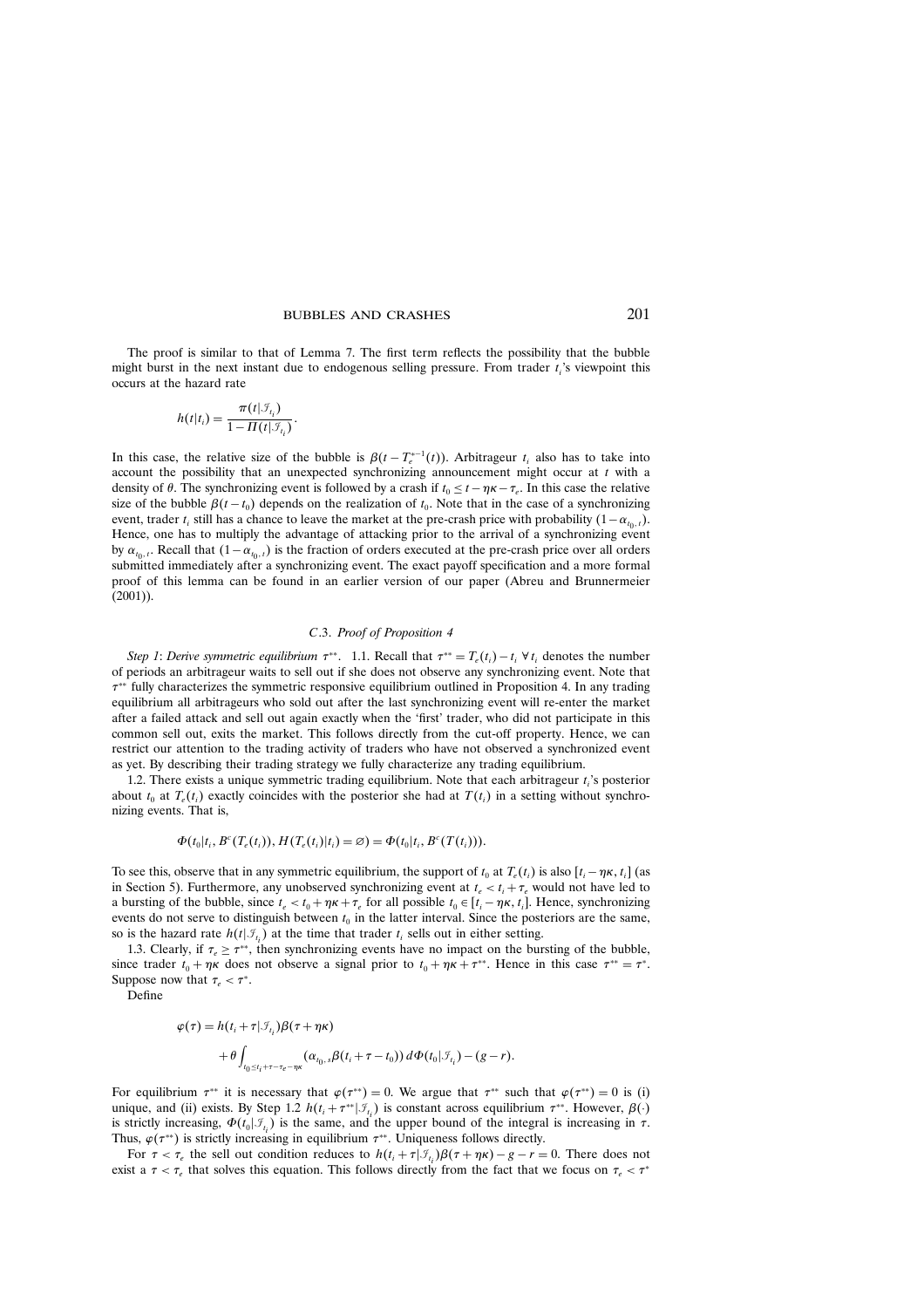and that  $\tau^*$  solves the preceding equation uniquely (as established in Section 5). Hence,  $\varphi(\tau) < 0$  for  $\tau \leq \tau_e$ . Moreover,  $\lim_{\tau \nearrow \bar{\tau}} \varphi(\tau) \to \infty$ , since  $h(t_i + \tau | \mathcal{I}_{t_i}) \to \infty$ . Continuity of  $\varphi(\tau)$  and the intermediate value theorem imply existence of  $\tau^{**}$ . Steps 1.4 and 1.5 show that the unique  $\tau^{**}$  indeed defines an equilibrium.

1.4. Immediately after a synchronizing event each arbitrageur who observes the synchronizing event is assumed to sell out in a 'responsive equilibrium.' Hence, from each arbitrageur's point of view, a bubble bursts with strictly positive probability at each  $t_e$  in a responsive equilibrium. Given these beliefs, and the fact that an instantaneous attack is costless for  $c = 0$ , it is indeed (strictly) optimal for an arbitrageur who observes the synchronizing event to sell out at this time.

1.5. To fully specify all relevant strategies, it only remains to consider continuation strategies after a failed sell out attempt. After a failed attack, arbitrageurs learn that fewer than  $\kappa$  traders have observed the synchronizing event. That is,  $t_0 > t_e - \tau_e - \eta \kappa$ . Since all other arbitrageurs who did not observe the synchronizing event only sell out at  $t_i + \tau^{**}$ , all arbitrageurs who observed the synchronizing event at  $t_e$  can rule out the possibility that the bubble bursts prior to  $t_e + \tau_e^{**} - \tau_e$ provided that no new synchronizing event occurs. Note that the bubble will not burst for exogenous reasons prior to  $t_e + \tau^{**} - \tau_e$ , since the endogenous bursting time  $t_0 + \eta \kappa + \tau^{**}$  occurs strictly before  $t_0 + \eta \kappa + \tau^* < t_0 + \bar{\tau}$ . The bubble might only burst prior to  $t_e + \tau^{**} - \tau_e$  if a new synchronizing event occurs. After  $t = t_e + \tau_e^{**} - \tau_e$ , the analysis coincides with a setting without a synchronizing event at  $t_e$ . At this point all arbitrageurs who had participated in the failed sell out and subsequently re-entered the market, exit again.

The next two steps of the proof establish that equilibria are necessarily symmetric. They are analogous to Steps 2 and 3 of the proof of Proposition 3 and are not repeated here. See Abreu and Brunnermeier (2001) for more details.

#### C.4. Proof of Proposition 5

LEMMA 9: There exists a function  $\tau_n(\cdot)$  such that for all  $n = 1, 2, \ldots$  and all histories of price drops  $H_p^n$ , after a price drop at  $t_p^{(n+1)}$ , all traders  $t_i$  who became aware of the mispricing prior to  $t_p^{(n+1)} - \tau_p(H_p^n)$ leave the market and all other arbitrageurs remain in the market.

PROOF: Recall that  $\tau^{***}$  denotes the (post-awareness) time interval after which each arbitrageur leaves the market in the absence of a price shock. We proceed inductively, defining  $\tau_p(H_p^k)$  given  $\tau_p(H_p^l)$  where  $l = 1, 2, ..., k - 1$ . We are looking for the smallest  $\tau_p$  such that in a trading equilibrium arbitrageur  $t_i = t_p^{(k)} - \tau_p$  is indifferent between exiting and staying in the market. At  $t_p^{(k)}$ , arbitrageurs with  $t_i < t_p - \tau^{***}$  are already out of the market provided that  $t_p^{(k)} > \max\{t_p^{(k-j)} + \tau^{***} - t_p^{**}\}$  $\{\tau_p(H_p^{(k-j-1)})\}_{j=1,2,...}$  (When the latter condition is violated, traders have returned to the market because of a prior failed synchronized sell out.) Arbitrageur  $t_i = t_p^{(k)} - \tau_p$  is indifferent between staying in the market or not if

$$
\int_{t_0 \le t_p^{(k)} - \tau_p \left( H_p^{(k-1)} \right)} \left[ -\gamma_p + \beta(t_p - t_0) \right] (1 - \tilde{\alpha}_{t, t_0}) d\Phi(t_0 | \mathcal{I}_{t_i, t_p}) + \int_{t_0 > t_p^{(k)} - \tau_p \left( H_p^{(k-1)} \right)} (-\gamma_p) d\Phi(t_0 | \mathcal{I}_{t_i, t_p}) = 0,
$$

where  $\mathcal{F}_{t_i, t_p}$  denotes the information set  $\{t_i = t_p^{(k)} - \tau_p, t_p, H_p^{(k-1)}\}$ . That is,

$$
\int_{t_0\leq t_p^{(k-1)}-\tau_p\left(H_p^{(k-1)}\right)}\big[\beta(t-t_0)\big]\big[1-\tilde{\alpha}_{t,\,t_0}\big]\,d\Phi\big(t_0\big|\mathcal{I}_{t_i,\,t_p}\big)-\gamma_p=0.
$$

Denote the left-hand side by  $f_p^{(k)}(\tau_p | \mathcal{F}_{t_i,t_p})$ . Note that if the bubble does not burst, then all arbitrageurs sell their shares at the price of  $(1 - \gamma_p)p_t$ . If the bubble does burst, only the first  $[\kappa - (1/\eta)(t_p^{(k)} - t_0 - \tau^{***})]$  orders ( $\kappa$  orders) are executed at  $(1 - \gamma_p)p_t$  if  $t_p^{(k)} \geq (\leq) \max\{t_{p}^{(k-j)} + \tau^{***} - t_0\}$  $\{\tau_p(H_p^{(k-j-1)})\}_{j=1,2,...}$ . The term  $(1-\tilde{\alpha}_{t,t_0})$  reflects this fact. If  $f_p^{(k)}(0|\mathcal{I}_{t_1,t_p}) \ge 0$ , then  $\tau_p(H_p^{(k-1)}) = 0$ . If  $f_p^{(k)}(0|\mathcal{I}_{t_i,t_p}) < 0$  look for min  $\tau_p$  such that  $f_p^{(k)}(\tau_p|\mathcal{I}_{t_i,t_p}) \ge 0$ . If such a  $\tau_p$  does not exist, set  $\tau_p = t_p$ .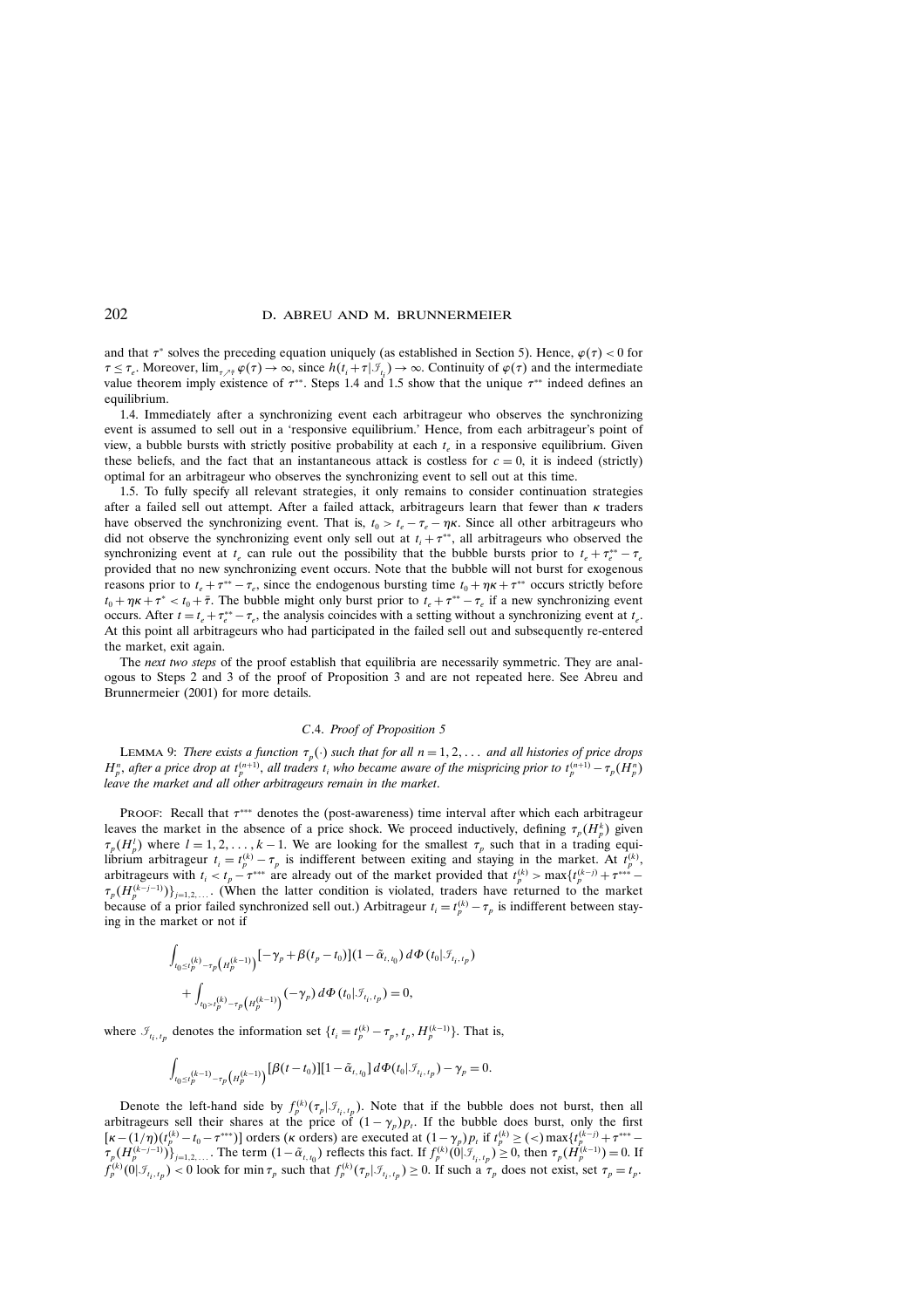### bubbles and crashes 203

It remains to check that all arbitrageurs with  $t_i < t_p^{(k)} - \tau_p(H_p^{(k-1)})$  strictly prefer to leave the market and all traders with  $t_i > t_p^{(k)} - \tau_p(H_p^{(k-1)})$  prefer to remain in the market. By looking at trader  $t_i$ 's distribution  $\Phi(t_0|\cdot)$ , it is easy to check that  $f_p^{(k)}(\tau_p|\mathcal{I}_{t_i,t_p})$  is decreasing in  $t_i$ . Notice that each trader can rule out any  $t_0 < t_i - \eta$ . From the fact that the bubble did not burst before  $t_p^{(k)}$ for endogenous reasons all arbitrageurs can rule out  $t_0 < t_p^{(k)} - \tau^{***} - \eta \kappa$ . Finally, since the bubble survived all sell out attempts after previous price drops,  $t_0 \ge \max\{t_p^{(k-j)} - \tau_p(H_p^{(k-j-1)})\}_{j=1,2,\ldots}$ . For all traders with  $t_i - \eta \le \max\{t_p^{(k)} - \tau^{***} - \eta \kappa, \max\{t_p^{(k-j)} - \tau_p(H_p^{(k-j-1)})\}_{j=1,2,...}\}$ , the lower bound is the same, while the upper bound is given by  $t_i$ . Hence, for arbitrageurs with lower  $t_i$  the density on  $t_0$  for which  $t_0 \le t_p - \tau_p(H_p^{(k-1)})$  is higher. In addition, the (conditional) exponential distribution has the nice property that the relative likelihood of possible states in the support is the same across arbitrageurs. The distribution  $\Phi(\cdot)$  for arbitrageurs whose support is  $[t_i - \eta, t_i]$  is symmetric in  $t_i$ . Hence,  $f_p^{(k)}(\tau_p | \mathcal{F}_{t_i, t_p})$  is also decreasing in  $t_i$  in this case. Q.E.D.

After establishing the critical value  $\tau_p(H_p^{(k-1)})$  in Lemma 9, the rest of the proof of Proposition 5 is analogous to the proof of Proposition 4. There are three differences: all arbitrageurs observe each price drop, the first orders after the price drop are only executed at a price of  $(1-\gamma^p)p_t$  instead of the pre-crash price  $p_t$ , and all  $\tau_p(H_p^{(k-1)})$  are history dependent. Note that  $\tau_p(H_p^{(k-1)})$  is known to all traders in equilibrium since all arbitrageurs can observe the past price process.

#### **REFERENCES**

- Abreu, D., and M. K. Brunnermeier (2001): "Bubbles and Crashes," Working Papers in Economic Theory 01F3, Princeton University.
- (2002): "Synchronization Risk and Delayed Arbitrage," Journal of Financial Economics, forthcoming.
- Allen, F., and G. Gorton (1993): "Churning Bubbles," Review of Economic Studies, 60, 813–836.
- Allen, F., S. Morris, and A. Postlewaite (1993): "Finite Bubbles with Short Sale Constraints and Asymmetric Information," Journal of Economic Theory, 61, 206–229.
- BRUNNERMEIER, M. K. (2001): Asset Pricing under Asymmetric Information: Bubbles, Crashes, Technical Analysis and Herding. Oxford: Oxford University Press.
- BRUNNERMEIER, M. K., AND S. NAGEL (2002): "Arbitrage at its Limits: Hedge Funds and the Technology Bubble," Mimeo, Princeton University.
- Carlsson, H., and E. van Damme (1993): "Global Games and Equilibrium Selection," Econometrica, 61, 989–1018.
- Daniel, K., D. Hirshleifer, and A. Subrahmanyam (1998): "Investor Psychology and Security Market Under- and Overreaction," Journal of Finance, 53, 1839–1885.
- DeLong, J. B., A. Shleifer, L. H. Summers, and R. J. Waldmann (1990a): "Noise Trader Risk in Financial Markets," Journal of Political Economy, 98, 703–738.
- (1990b): "Positive Feedback Investment Strategies and Destabilizing Rational Speculation," Journal of Finance, 45, 379–395.
- Fama, E. F. (1965): "The Behavior of Stock-Market Prices," Journal of Business, 38, 34–105.
- Halpern, J. Y., and Y. Moses (1990): "Knowledge and Common Knowledge in a Distributed Environment," Journal of the Association of Computing Machinery, 37, 549–587.
- HIRSHLEIFER, D. (2001): "Investor Psychology," Journal of Finance, 56, 1533-1597.
- Keynes, J. M. (1936): The General Theory of Employment, Interest and Money. London: Macmillan.
- KINDLEBERGER, C. P. (1978): Manias, Panics and Crashes: A History of Financial Crises, 3rd edition, 1996. London: Macmillan.
- MILGROM, P. R., AND N. STOKEY (1982): "Information, Trade and Common Knowledge," Journal of Economic Theory, 26, 17–27.
- Morris, S. (1995): "Co-operation and Timing," CARESS Working Paper 95–05.
- Morris, S., and H. Shin (1998): "Unique Equilibrium in a Model of Self-Fulfilling Currency Attacks," American Economic Review, 88, 587–596.